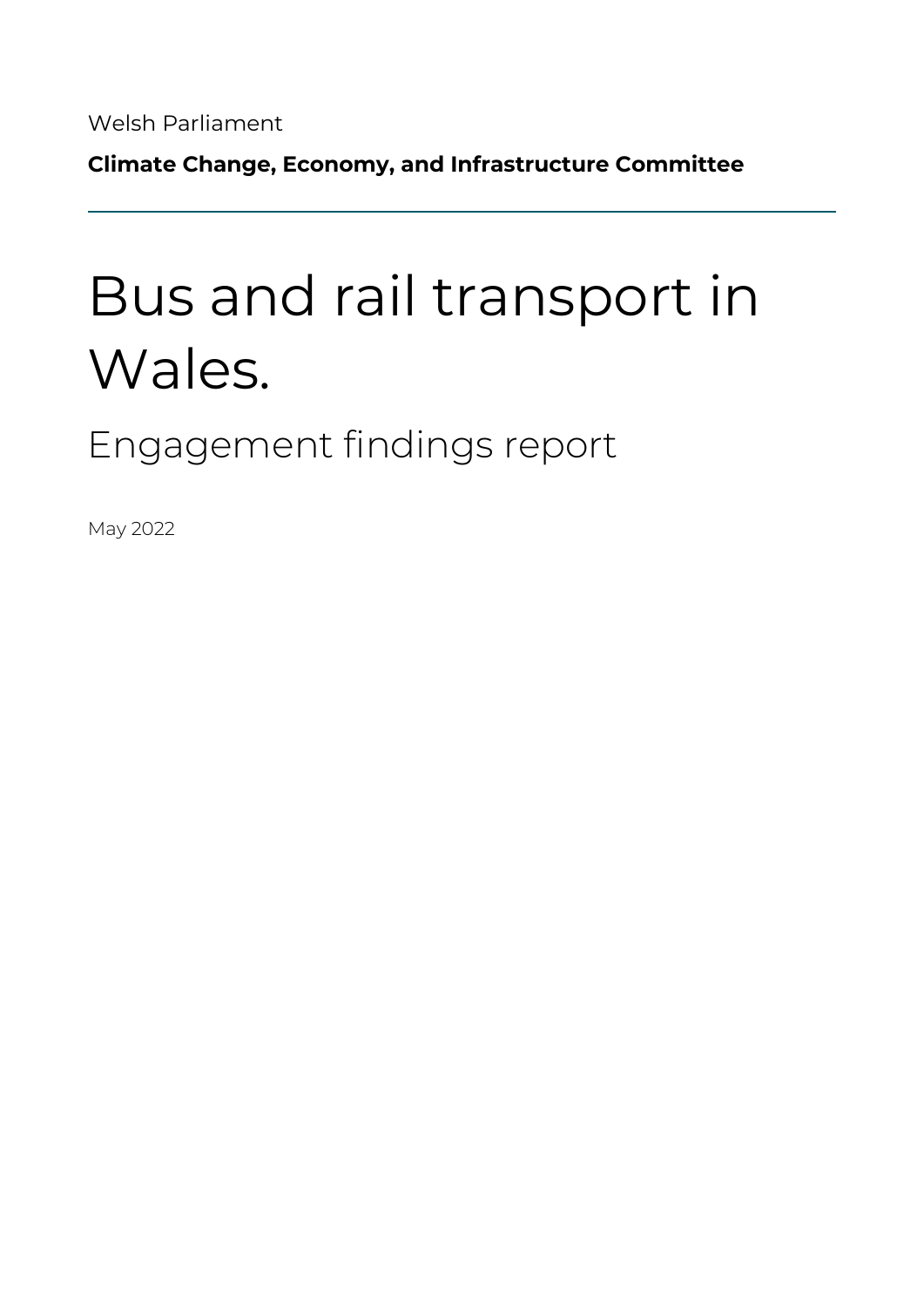# Contents

| 1. |                                                                                                                                                                                                                                |  |
|----|--------------------------------------------------------------------------------------------------------------------------------------------------------------------------------------------------------------------------------|--|
|    |                                                                                                                                                                                                                                |  |
|    |                                                                                                                                                                                                                                |  |
| 2. | The impact of the Covid-19 pandemic on public transport  5                                                                                                                                                                     |  |
|    |                                                                                                                                                                                                                                |  |
|    |                                                                                                                                                                                                                                |  |
|    |                                                                                                                                                                                                                                |  |
|    |                                                                                                                                                                                                                                |  |
| 3. | The real and perceived barriers to using Welsh bus and rail                                                                                                                                                                    |  |
|    |                                                                                                                                                                                                                                |  |
|    |                                                                                                                                                                                                                                |  |
|    |                                                                                                                                                                                                                                |  |
|    |                                                                                                                                                                                                                                |  |
|    |                                                                                                                                                                                                                                |  |
|    |                                                                                                                                                                                                                                |  |
|    |                                                                                                                                                                                                                                |  |
|    |                                                                                                                                                                                                                                |  |
|    |                                                                                                                                                                                                                                |  |
|    |                                                                                                                                                                                                                                |  |
|    |                                                                                                                                                                                                                                |  |
|    | 16 noting to the wave control of the control of the control of the control of the control of the control of the control of the control of the control of the control of the control of the control of the control of the contr |  |
|    |                                                                                                                                                                                                                                |  |
|    |                                                                                                                                                                                                                                |  |
|    |                                                                                                                                                                                                                                |  |
|    |                                                                                                                                                                                                                                |  |
|    |                                                                                                                                                                                                                                |  |
|    |                                                                                                                                                                                                                                |  |
|    |                                                                                                                                                                                                                                |  |
|    |                                                                                                                                                                                                                                |  |
|    |                                                                                                                                                                                                                                |  |
|    |                                                                                                                                                                                                                                |  |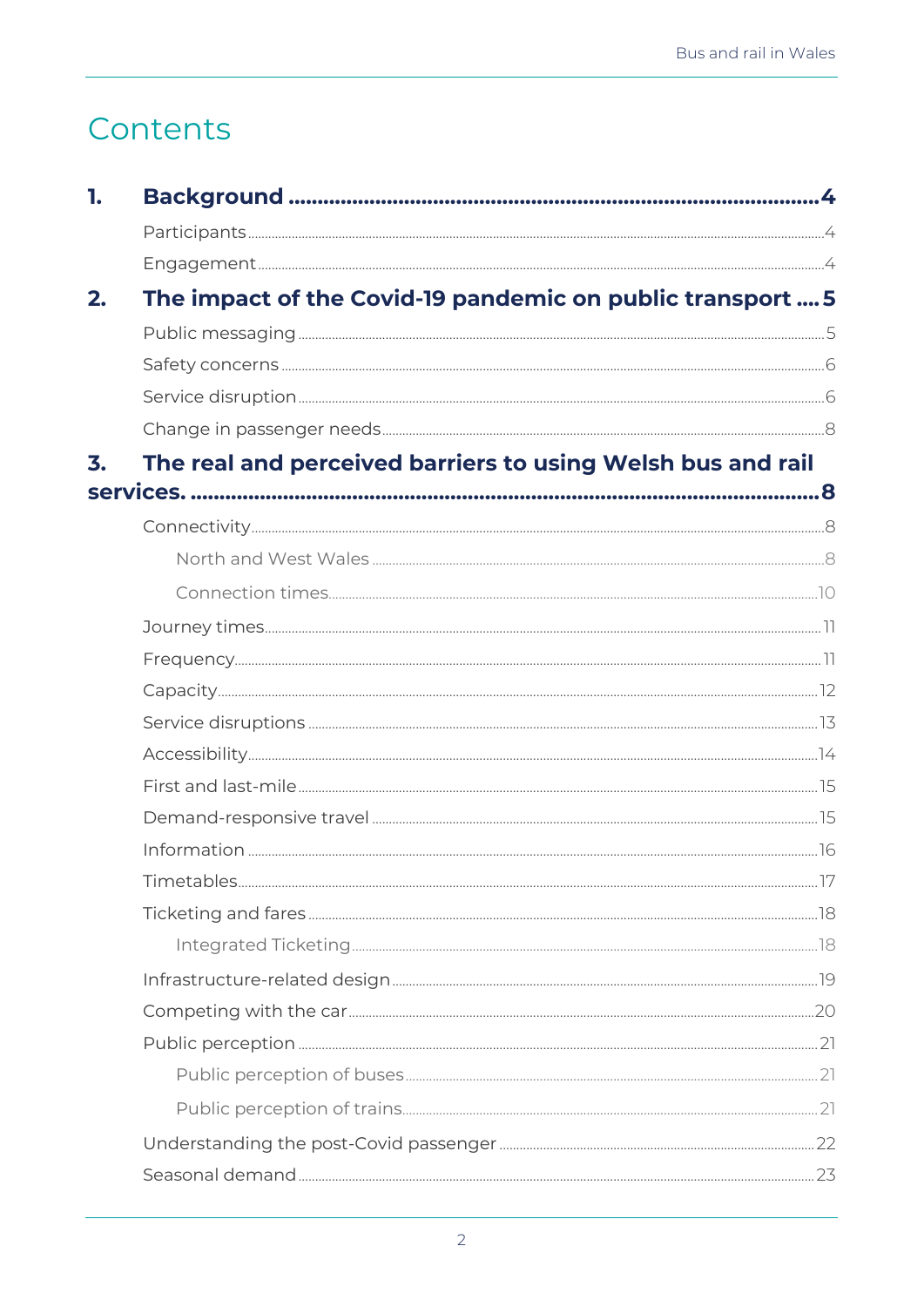<span id="page-2-0"></span>

| 4. How to address the barriers to using Welsh bus and rail |  |
|------------------------------------------------------------|--|
|                                                            |  |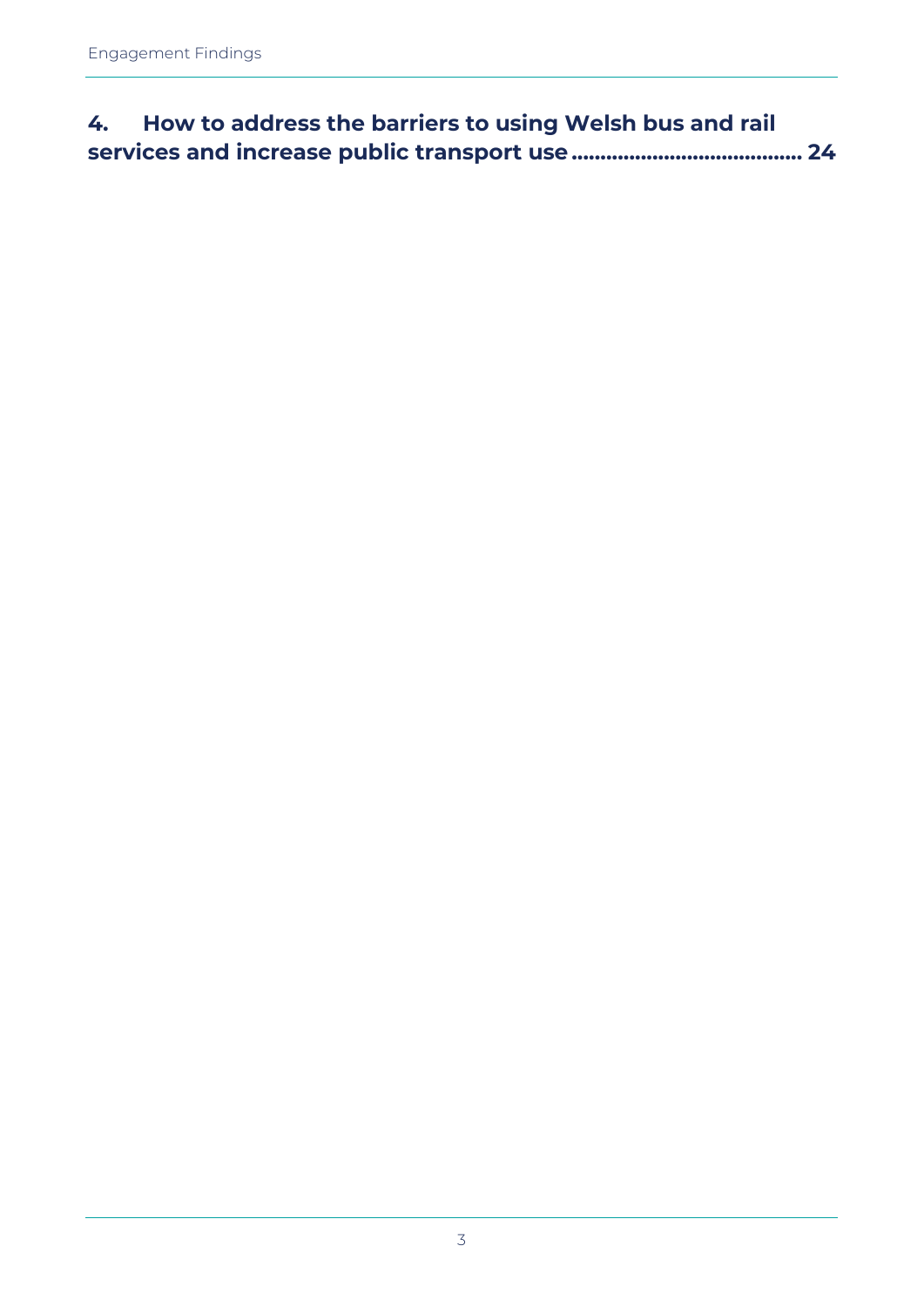# 1. Background

As part of the Climate Change, Economy, and Infrastructure Committee's' inquiry into 'Bus and Rail Transport'<sup>2</sup>, the Citizen Engagement Team<sup>3</sup> proposed a qualitative approach to engagement, comprising a series of focus groups and interviews with passengers.

## <span id="page-3-0"></span>Participants

Participants were sourced through Committee Members, community groups, and organisations including Transport for Wales, the North Pembrokeshire Transport Forum, the Snowdonia Society, GIG Buddies, Rail Future Wales, and Community Transport Wales.

A screening survey was used to identify potential participants. Participant composition varied and included both bus and rail passengers; people with disabilities, people living and working in rural, urban and tourist areas; and business owners.

#### <span id="page-3-1"></span>Thank you to everyone who contributed to the programme of engagement.

### Engagement

A series of five focus groups and six one-to-one interviews<sup>4</sup> took place between 21 March and 21 April 2021. The format of engagement was largely comparable between sessions but varied slightly to meet the needs of participants. The following themes were discussed:

- Participants' travel needs.
- What impact the pandemic has had on public transport use.
- **The real and perceived barriers to using Welsh bus and rail services.**
- How to address the barriers to using Welsh bus and rail services.
- How to encourage behaviour change to increase public transport use.

<sup>1</sup> [Climate Change, Environment, and Infrastructure Committee \(senedd.wales\)](https://senedd.wales/committee/741)

<sup>2</sup> [Bus and rail transport in Wales \(senedd.wales\)](https://business.senedd.wales/mgIssueHistoryHome.aspx?IId=39263)

<sup>&</sup>lt;sup>3</sup> [Have your say \(senedd.wales\)](https://senedd.wales/visit/across-wales/have-your-say/)

<sup>4</sup> An anonymised transcript of each session is available to Members of the Committee and Commission staff upon request.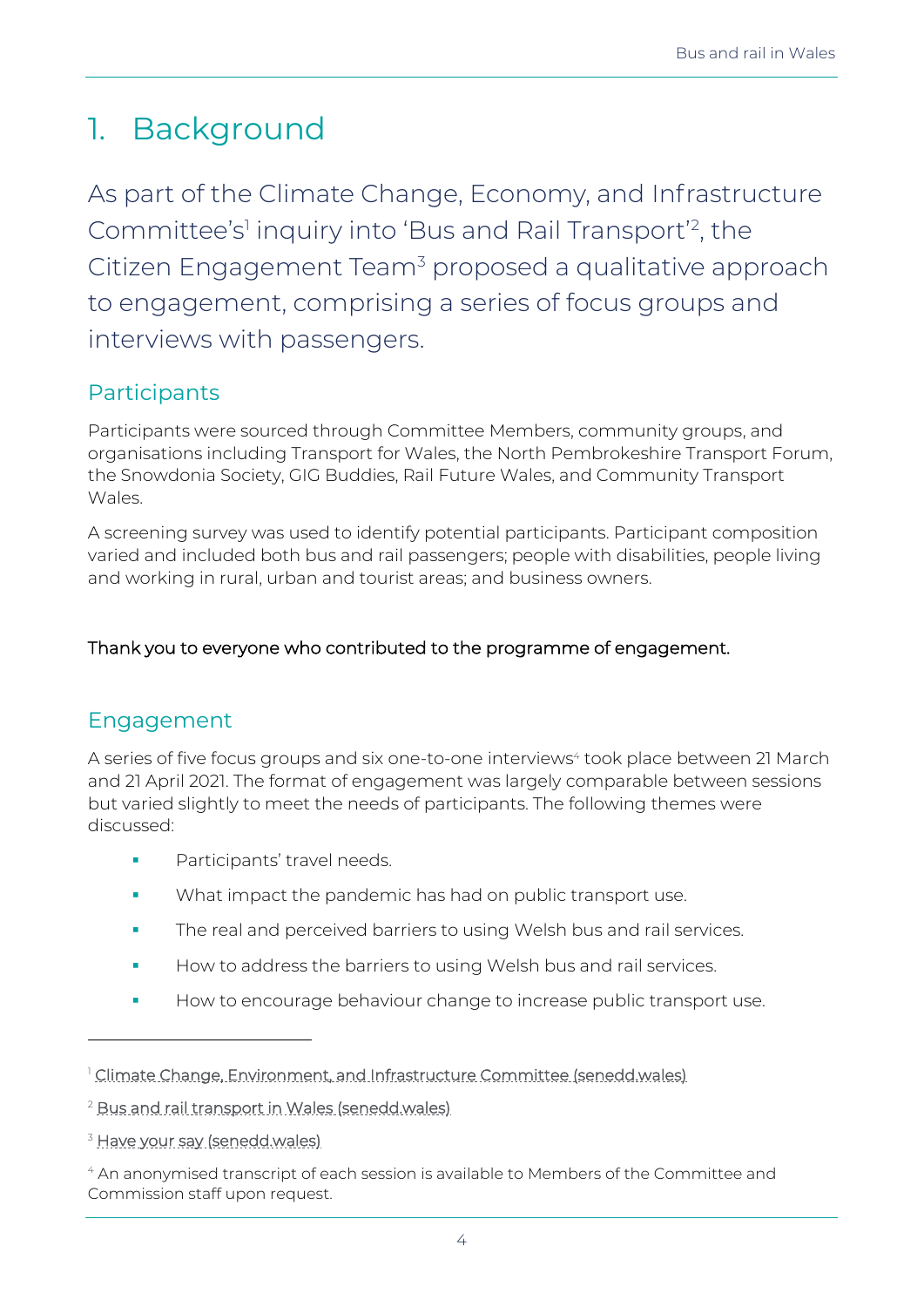# <span id="page-4-0"></span>2. The impact of the Covid-19 pandemic on public transport

1. All participants agreed that the COVID-19 pandemic (the pandemic) had a substantial and often negative impact on the provision of public transport and its use. Participants felt that public messaging, safety concerns, service disruption, and a change in passenger needs were key themes.

# <span id="page-4-1"></span>Public messaging

2. Participants agreed that Welsh Government messaging, particularly during the first lockdown, scared the public to such a degree that encouraging people to return to public transport will be difficult, if not impossible for some groups.

Public transport was for essential users only. There was a fear that we couldn't go on them. The message was very much that public transport was not for everyday use. They created a perception that public transport wasn't always safe and I don't think that it was true.

The pandemic created such a big challenge because the message that went out was for people to avoid travelling as much as possible. But in the context of a world where we're trying to get more people to use public transport, that was quite a risky message.

Transport for London did thorough tests of the station, infrastructure, and interiors of trains. Despite the London underground having a much higher usage during lockdown, they didn't find any traces of Covid. I'm not downplaying how serious the virus was, and can still be, but there was far too much scaremongering about public transport. It really pushed people away from using public transport.

3. Participants agreed that a substantial effort is needed to reverse the messaging.

You've got two years of the message being "don't use public transport" to overturn, and that's not an overnight thing. You have to build confidence. You have to show, and demonstrate that it's reliable and consistent, and you have to put the passenger first, not the operational needs, not the need for that train to be somewhere else. The passenger has to believe they're going to be looked after. It's a culture change, I suppose.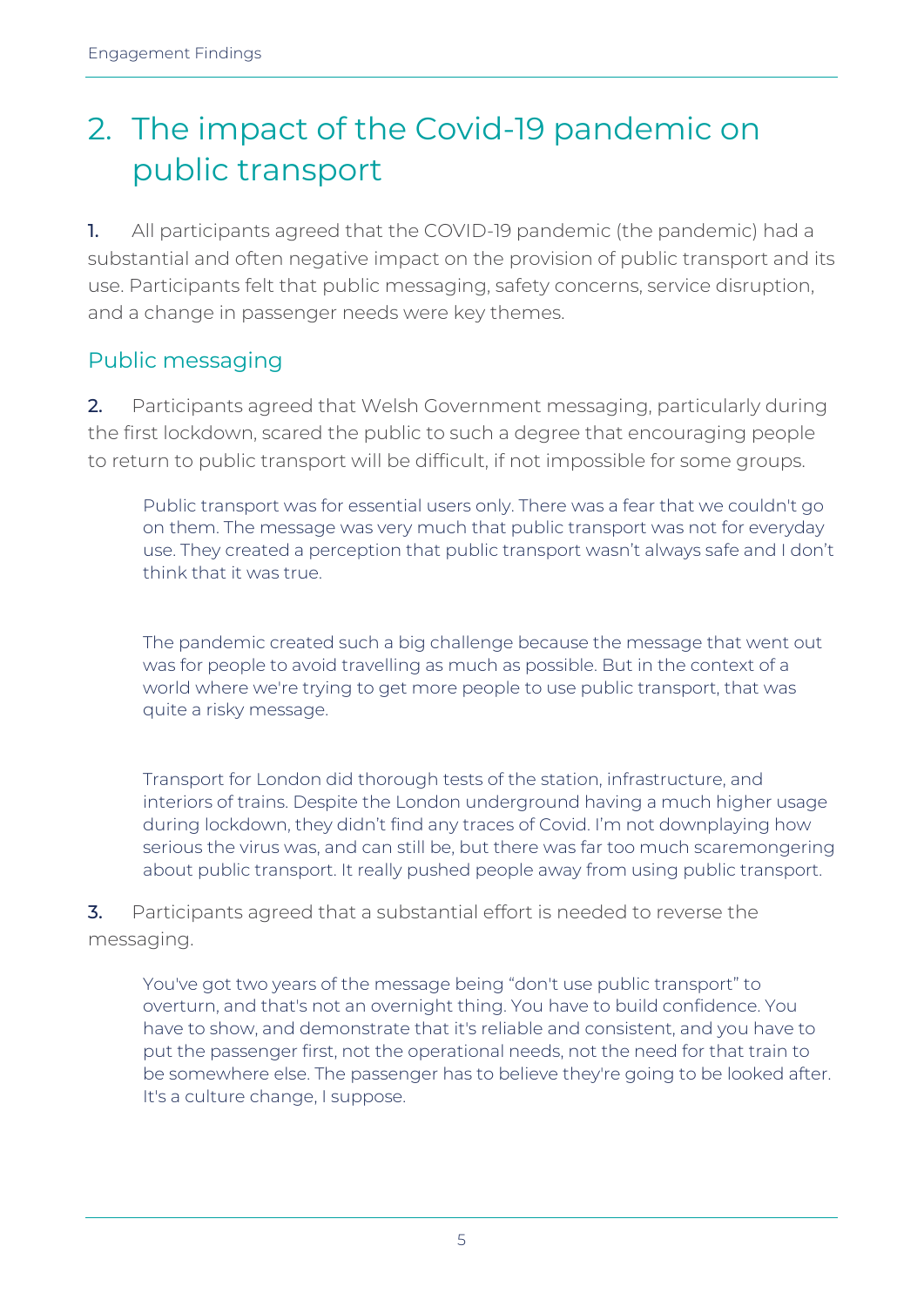### <span id="page-5-0"></span>Safety concerns

4. Participants felt that many people continue not to use public transport because they are scared as a consequence of the pandemic. Many identified the elderly, vulnerable, and people with health concerns as the most unlikely to return to public transport.

A lot of community transport passengers are older and extremely vulnerable. They were told to shield, stay at home, and protect themselves. We've seen a huge number of people that were regular passengers deteriorate to such an extent that they no longer leave the house.

Unfortunately, particularly among the older demographic, there's a significant number of people that just do not travel anymore. A lot of it is because they're afraid of going back out into the world and particularly using transport as part of that.

My wife and I, who are retired, have not really got comfortable again with public transport at all. We were heavy users of public transport, particularly on the Carnarvon to Bangor line before the pandemic. For a long time, we just did not use public transport at all. We're still somewhat reluctant to do so.

5. However, some participants told of how safe they felt, and continue to feel, using public transport.

I haven't been worried about catching covid on the train, although I'm sure it does worry a lot of people.

At the beginning of the pandemic, I felt a nervousness about travelling on public transport just due to the nature of being told not to be in crowded spaces. I work in a hospital and a lot of my colleagues travelled to work by public transport, so I wasn't nervous anymore because none of them were adversely affected through travelling on public transport, there weren't any issues. So that put my mind at rest. If I needed to take the bus I would. My colleagues were using it day in and day out and there were no issues.

#### <span id="page-5-1"></span>Service disruption

6. Participants told of reduced services and service disruption due to the pandemic.

My sister has a learning disability and she relies on the bus services to get to work. Quite often the bus didn't show up or the timetable wasn't running to schedule. I think public transport was a bit unreliable during the pandemic, either with late services or buses not showing up at all.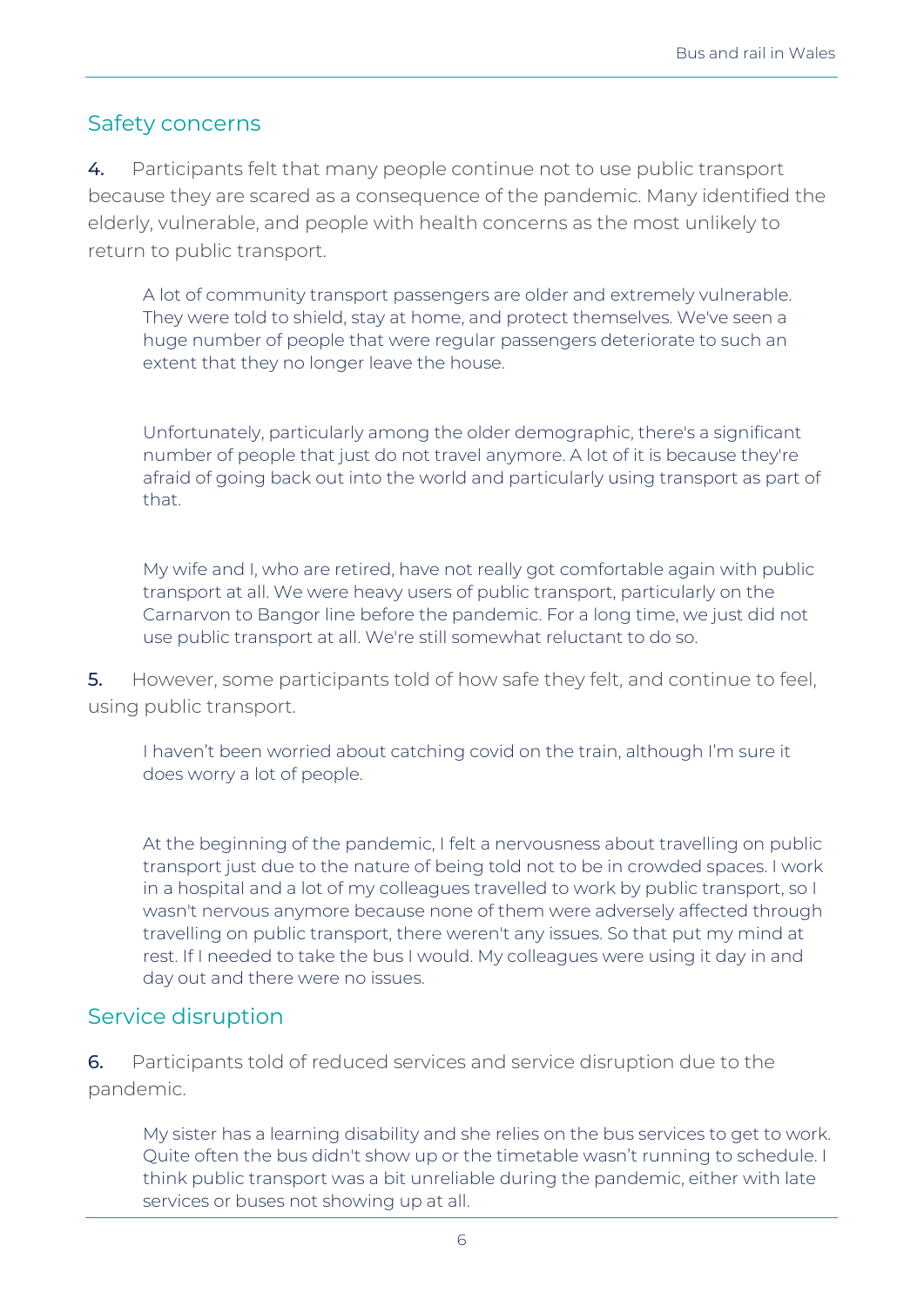A real barrier for people during the pandemic was the changes to the timetables and routes on the buses. It was very confusing for some and almost impossible to find up-to-date information.

7. Participants with disabilities described the difficulties and discrimination they experienced due to changes and disruption to services during the pandemic.

There was a big problem with buses not stopping to pick people up. The bus to Llandudno was reduced to one an hour. A lot of the time the drivers would drive straight past me and not even stop, they would ignore me. Because I'm in a wheelchair they thought it would take too long to get the ramp out and give me time to get on the bus. So they didn't bother stopping. It's annoying when drivers don't stop.

Nine out of ten drivers displayed a lot of arrogance and were on a power trip when they got to tell people they couldn't get on the bus. This has left a mark on the people of Llandudno, not just the disabled community but everyone.

8. Participants also spoke of the ongoing disruption in service that they are still experiencing. 5

In North Wales, the Avanti West Coast service to London was severely curtailed and is still only running two services a day from North Wales to London. There are additional services from Chester but they terminate at Crew. So travel from Chester is, not impossible, but difficult.

There is a particular issue with the rail services along the North Wales coast. The level of service has still not been restored to what it was before COVID. This frustrated me because I'm used to having an hourly service to Chester and Manchester and that service disappeared with the pandemic and hasn't returned.

We have a real problem here in Pembrokeshire in that there are hardly any trains. The train service was decimated over COVID and it still hasn't been put back to the way it should be. We have just three trains. One is completely useless because it deposits you in Carmarthen in the middle of the night. Then the other two are not satisfactory.

<sup>5</sup> Comments were submitted before 21 April 2022.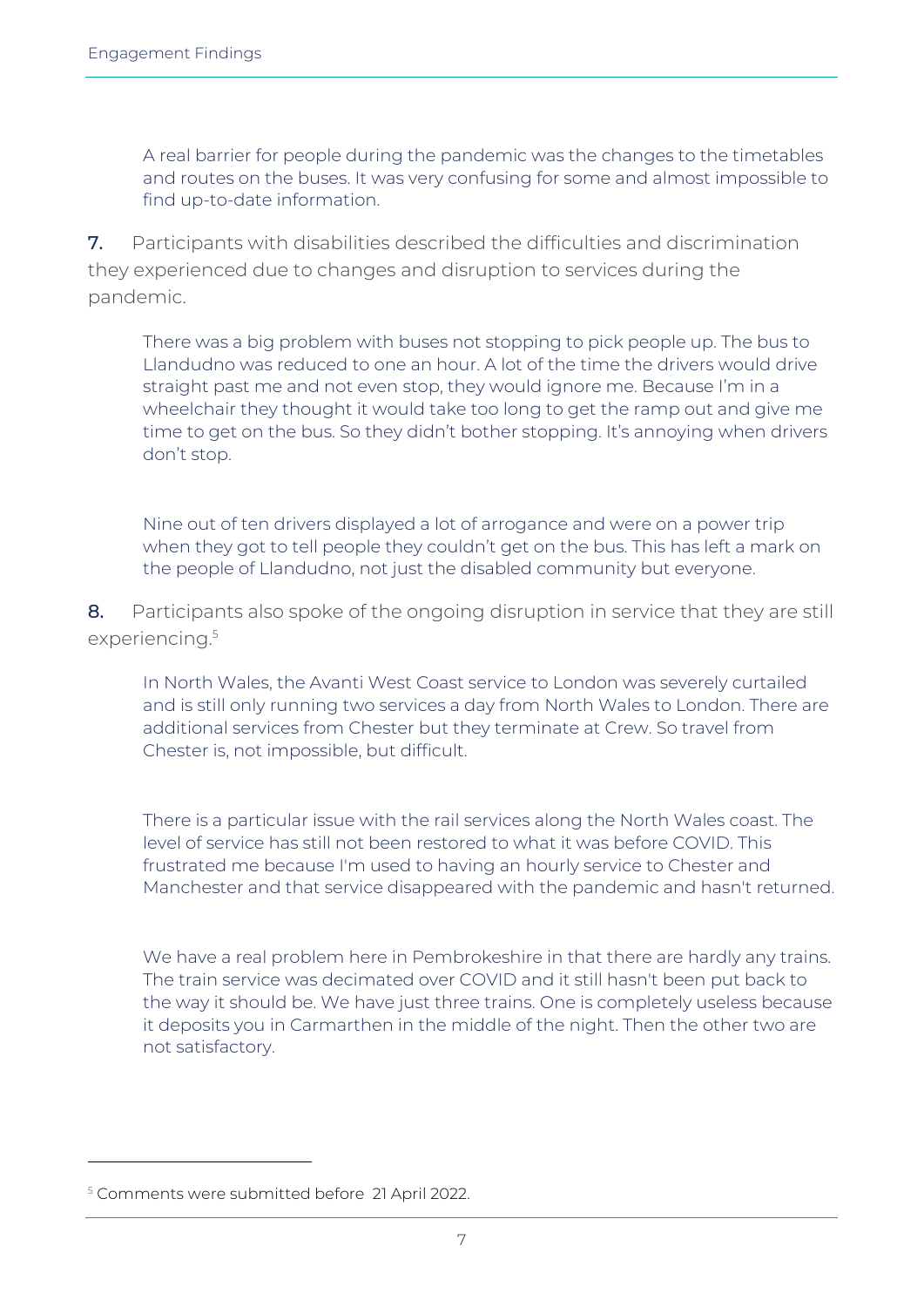#### <span id="page-7-0"></span>Change in passenger needs

9. Participants spoke of the changes in passenger needs and the use of public transport due to the pandemic. The most significant change was perceived to be an increase in car usage.

There's an awful lot of people who re-engaged with their cars and I'm one of them. The car was the safe space and I didn't have to worry about capacity issues, congestion, and people not wearing masks. I was safe in my car and I don't think I'm odd in that respect.

10. Participants agreed that the pandemic has changed people's behaviour. Participants spoke of a decline in the use of public transport due to home working and an increase in active travel.

During the pandemic, people got more active by walking and cycling. That's to be encouraged. The train, in particular, should be more cycle-friendly with provisions for bikes at the station and on the train.

Before the pandemic, I was a daily user and I had a monthly ticket. Now I work from home so I use public transport a lot less.

# <span id="page-7-1"></span>3. The real and perceived barriers to using Welsh bus and rail services.

### <span id="page-7-2"></span>**Connectivity**

11. Participants agreed that connectivity was a substantial barrier for current and new passengers. Participants spoke of geographical constraints, and tight connection times.

#### <span id="page-7-3"></span>North and West Wales

12. Participants agreed that public transport connectivity is a major barrier to using public transport. Participants gave examples of poor connectivity with particular reference to North and West Wales.

Connectivity and integration, for me, are the biggest themes of my decade-plus of living in North Wales. There's a corridor across North Wales, that links from Holyhead, Bangor, Conway, and Chester. And that is reasonably well served for commuters and visitors coming into North Wales on the bus or train. To move beyond that corridor to experience the wider North Wales, whether that be central Snowdonia or the Llyn Peninsula, that is exceptionally difficult, challenging, and time-consuming. I live in Conway and walk to work. But, I am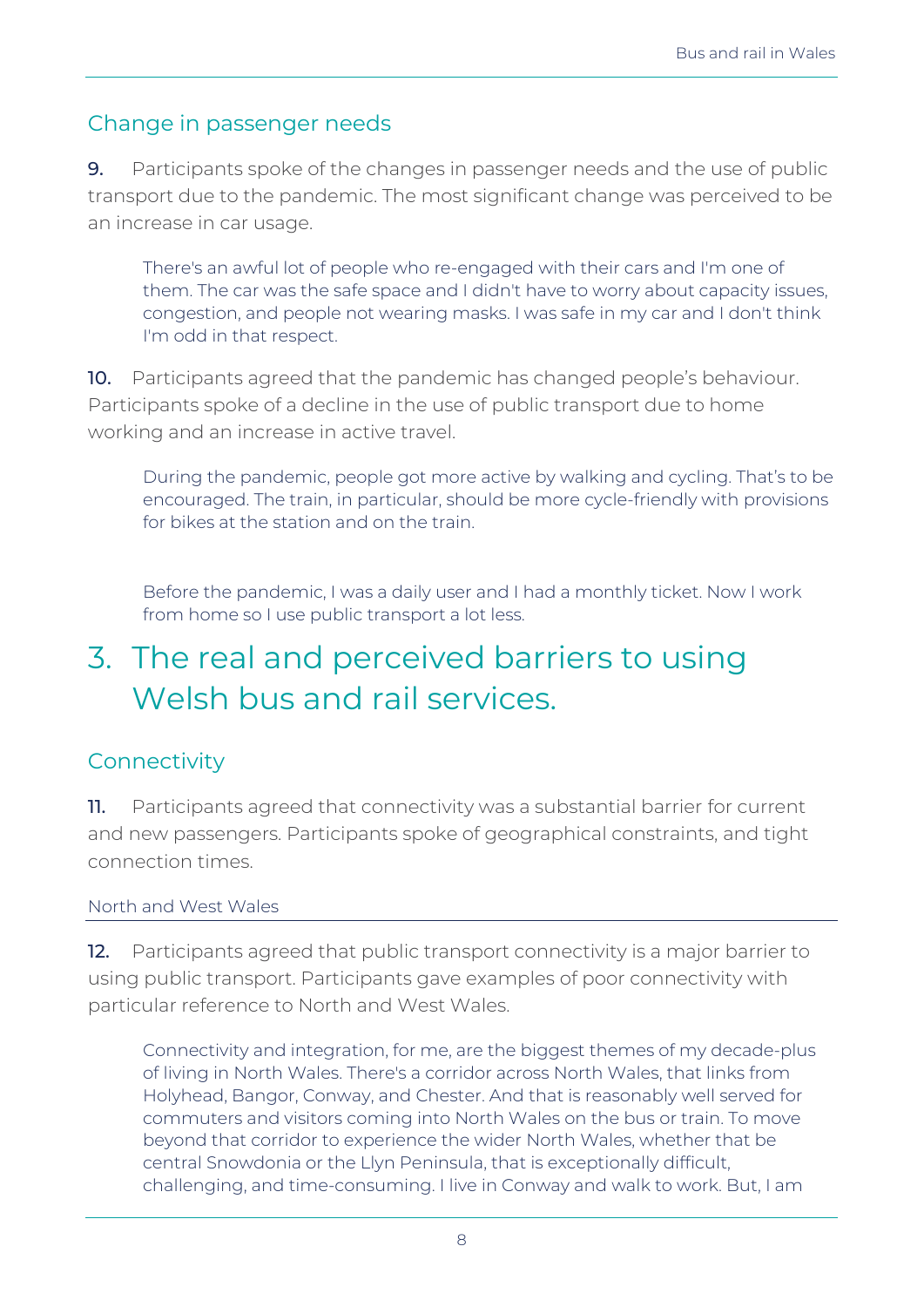considering a change of job. I like public transport. I don't particularly like driving and so I'm actually restricting how I look for work to that corridor.

For the working population where I am in Felinheli, we're halfway between two major work centres (If there are such things in North Wales), Bangor and Caernarvon. And we're adequately dealt with in that sense. However, if you wanted to go anywhere else, you would not feel that at all. If you took Anglesey, for example, virtually all routes in Anglesey seem to lead to Bangor, but very little leads to anywhere other than Bangor. That really does affect where people can work and it is wrong to assume that they all work in Bangor.

One of the worst examples of poor connectedness was in December 2019. Great Western started running the new electric trains. It was new and wonderful and it was going faster from Swansea to London. The trouble was they were leaving Swansea seven minutes earlier, but the connections to Pembrokeshire were not connecting to the trains anymore. So you had to wait 55 minutes at Swansea station to get your train. Although the Swansea to London bit was shorter, it was taking you half an hour longer for your overall journey.

I was shocked when I saw what a mess there was at Fishguard Harbour, with the connections with the ferries. It has been embarrassing for all of us who've been involved in public transport to hear about the problems we're having with train and ferry connections in Fishguard. The horror stories that we were listening to. If I was in Stena Ferry management I would have pulled out of the rail sale and just said we're not taking rail passengers anymore because it's too much hassle. If we had a two-hourly train service that would mitigate it to a certain extent because we'd have a train in two hours rather than a train in 12 hours. That might actually help.

13. Several participants from North and West Wales described how the lack of connected public transport impacts their lives.

I live near Bethesda and work in Carnarvon, it's a 20-minute drive to work, but it takes me an hour and a half on the bus. Not being able to get to work in a decent time because of the lack of East to West connectivity makes a commute very difficult.

In North Wales, you can't necessarily cross the valley easily or quickly. I live in Bethesda and work in the North end of the Llanberis valley. To get to work I'd have to go to Bangor first, get a different bus, and then go down the valley rather than being able to go straight across.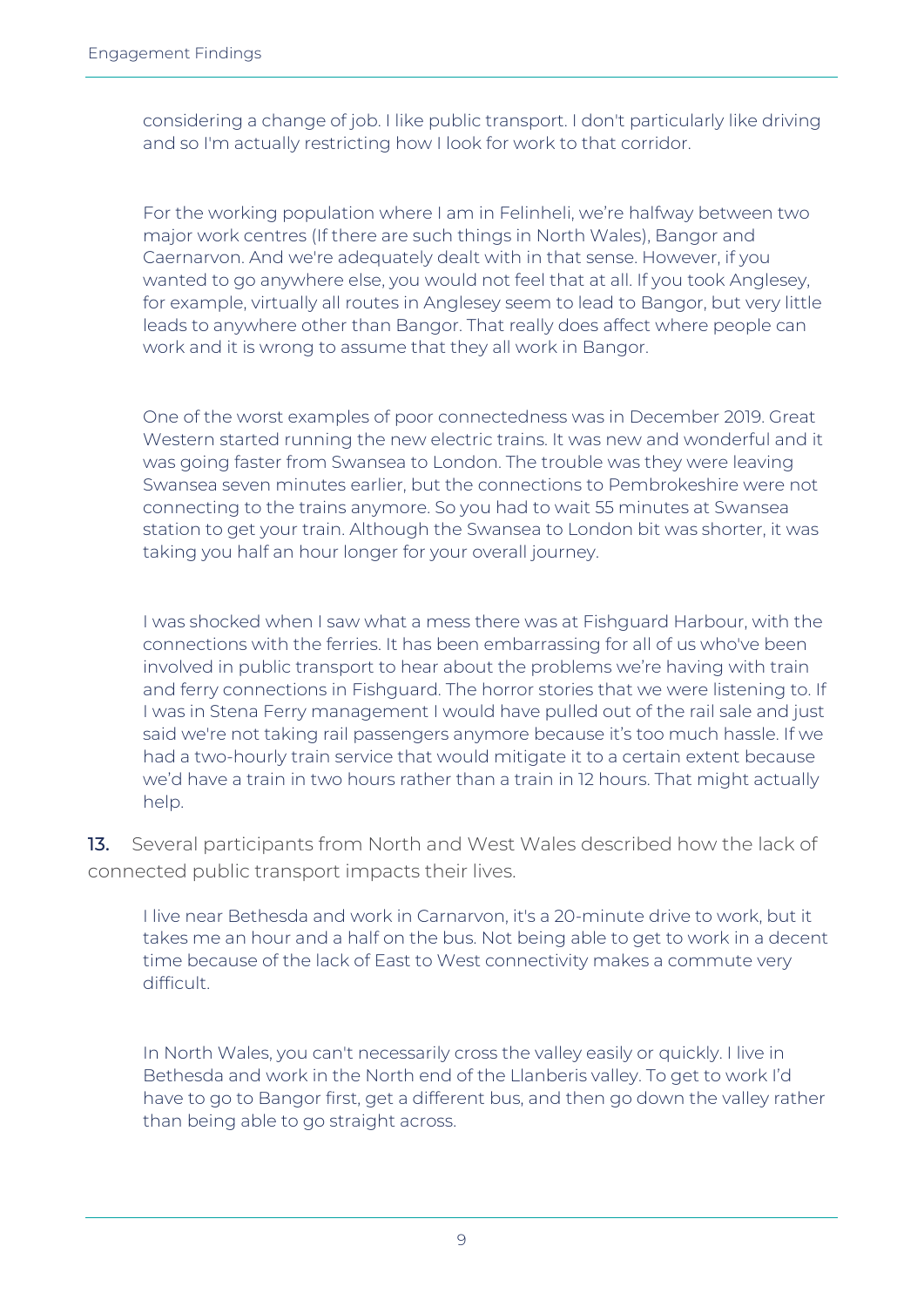If I used public transport I'd have to walk my kids to school, then get the bus into Swansea from where I live, then get the bus out from Swansea to the next town along, and then walk to work. Whereas in the car I can do it in about 20 minutes because there's a road. So, there's no reason why the bus can't go along that road, but it doesn't because it doesn't suit the commercial operators.

In Newport, hardly any buses pass the railway station. The bus that runs along my road goes over the river and then turns left towards Friars Walk towards the bus station. If I want the railway station, the only option I've got is to book the fflecsi bus which has become more challenging recently. Public transport is falling behind the actual needs of its users.

My doctor is the next valley along. I get there by any means other than public transport because to use public transport means a huge loop, involving two or three buses. It would be a day's project to get to the doctors by public transport.

I've got two nurses in the family and they can't even consider using public transport to get to work. And when you think of the size of hospitals like Glangwili or Morriston and you can't get there by public transport to start your shift on time and there's also no service to get you home.

#### <span id="page-9-0"></span>Connection times

14. Participants discussed connection times and the barriers faced when passengers need to switch from one public transport route or mode to another.

One of the big problems is tight connections between different transport systems. Five minutes is not good enough. If anything goes wrong you've missed your connection.

We have a connection coming from say St. David's to Haverford West, it's a 3 minute connection. If you've got a parent with a pram getting off in central Haverford West, they miss the train. If there's a tractor on the route from Saint David's, they miss the train. And the next train is in two hours. You have one of those bad experiences and you won't use the rail unless you have to.

Ferries are also public transport, and the interchange with the ferry in Pembrokeshire is disgraceful. Any people on a late train are stranded for hours, days even. The thing is, the ferry at Fishguard is an international connection because the ferry at Pembroke Dock does not take foot passengers or cyclists, so they can only use Fishguard.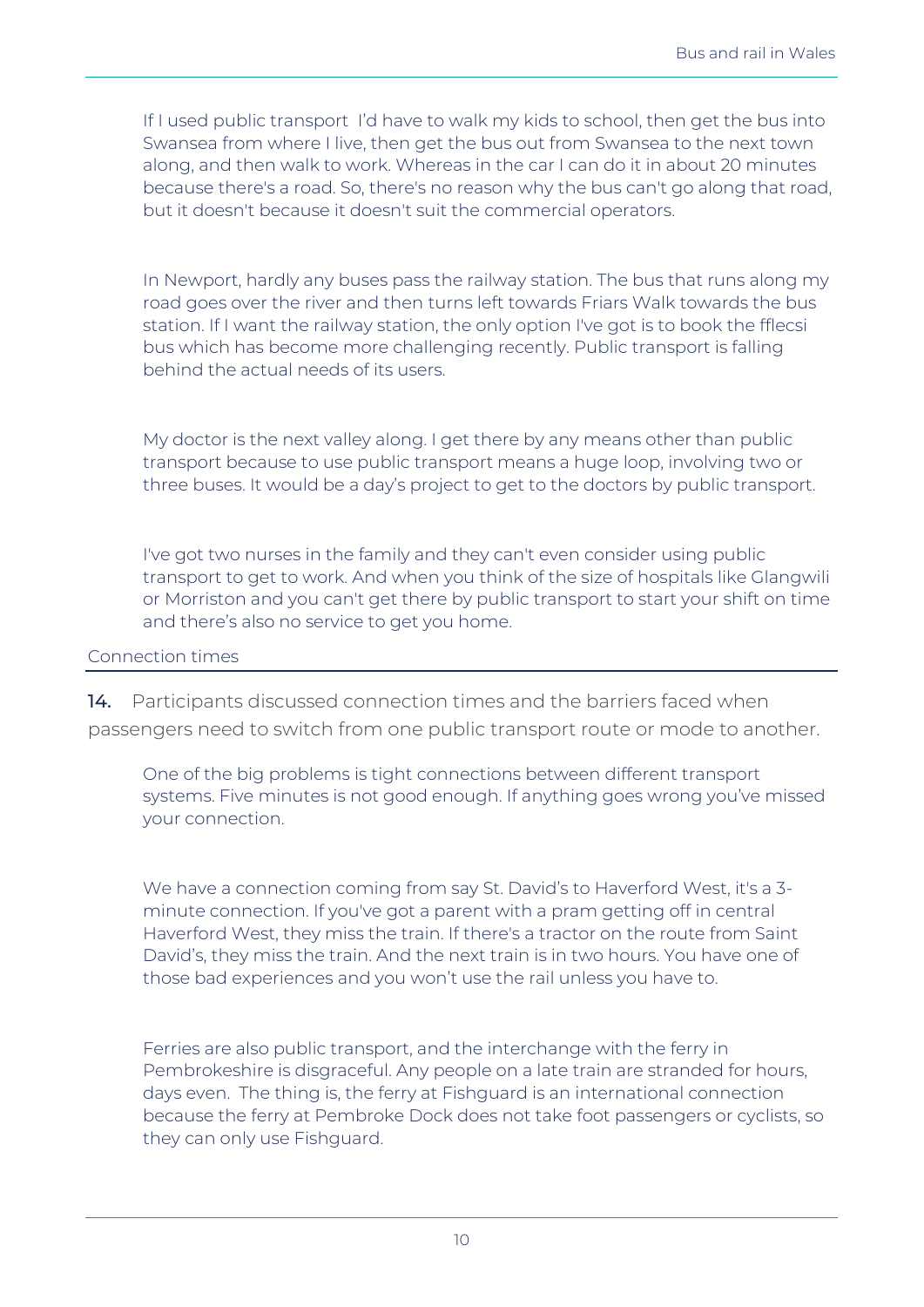## <span id="page-10-0"></span>Journey times

15. Participants spoke of poor journey times as a barrier to using public transport, often as a result of poor connectivity and frequency.

Journey time improvements are really needed. If I was to jump in my car to get to Abergavenny from Pembrokeshire it would take me an hour and a half. It takes 3 1/2 hours by train. If I want to go to Cardiff we have the problem of the dogleg in Swansea.

When I have to attend meetings at Cardiff gate occasionally, I drive from Pembrokeshire because public transport takes too long.

16. Some participants described how rail electrification could improve connectivity and journey time

We've got these by-mode trains now that are diesel and electric. We should be wiring to Swansea because it's madness not to do that. There's a 50 mile an hour speed limit on the M4 because of pollution through Port Talbot, the railway line is running alongside it is diesel. It makes a mockery Welsh Government when they say they're trying to clean up the air by putting a speed limit on the motorway when the logical thing for them to do is put wires above the rail.

You could then use those by-modes to run a London, Cardiff, to Carmarthen service avoiding Swansea and combining with a load of five trains from Swansea coming up to Cardiff and you could run about five or six trains through to Carmarthen. Then Carmarthen becomes a railhead and you've got a chance of doing something about people then using more local trains in West Wales. Then we should be aiming for 15 to 20-minute connections between buses and trains, not five minutes.

### <span id="page-10-1"></span>Frequency

17. Participants felt that a more frequent public transport service running to a headway (e.g. every 20 minutes) as opposed to being scheduled for any specific time of the day would be a key tool in removing barriers to using public transport.

If you could walk up to a bus stop or platform and know that a bus or train was arriving in a few minutes, then more people would use public transport. Travel companies will see their patronage and revenue increase. One of my local lines from Chester into Liverpool was a 30-minute frequency. Most people thought it was not bad. But when they increased it to every 15 minutes, business shot up and it ended up paying for itself. If you put on a good service people will use it.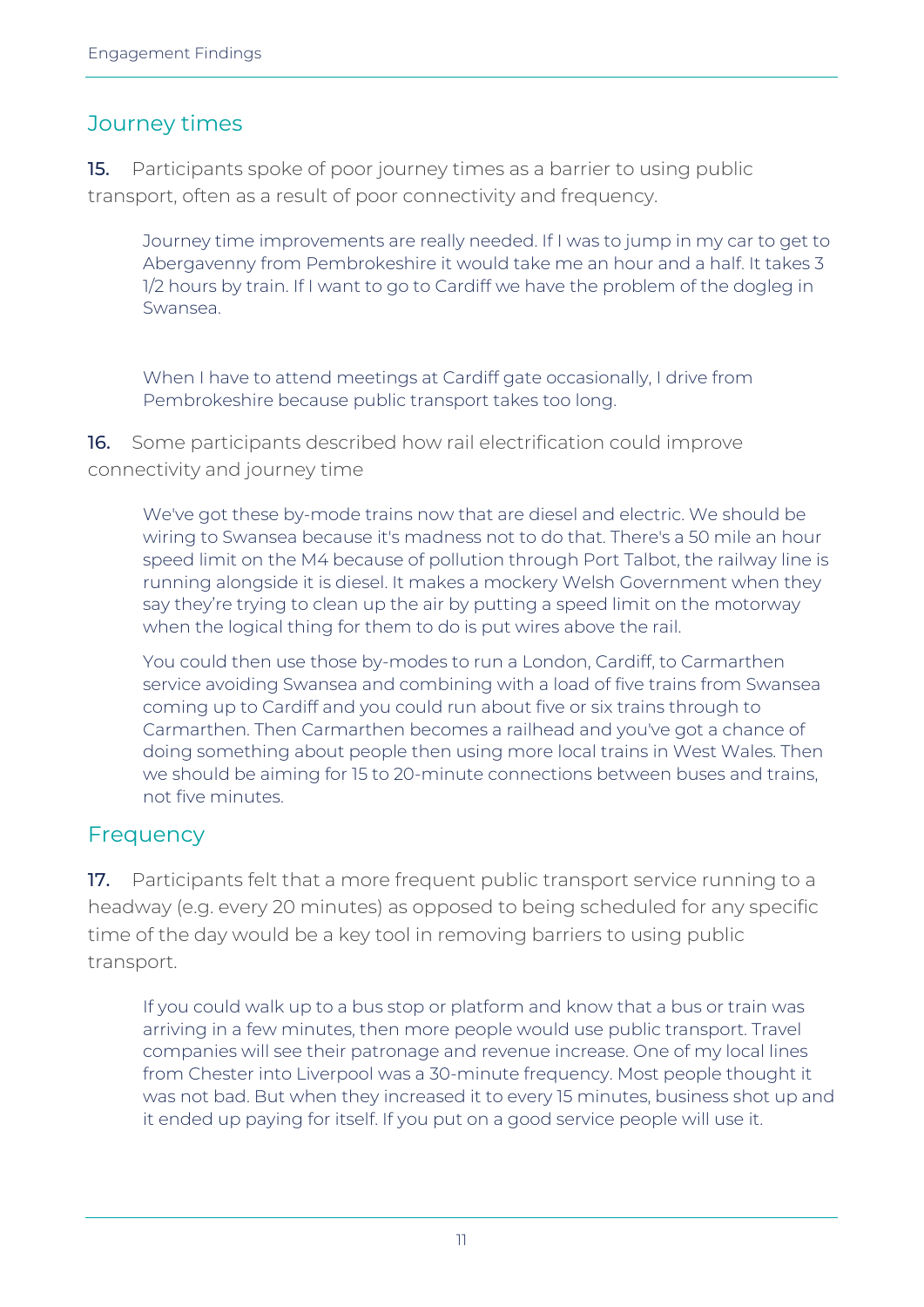The frequency of the bus or train is a barrier. When I lived in Amsterdam, the train, the tram, and buses arrive every seven and half minutes. There is no need for a timetable, everyone knows that there will be another vehicle in seven and a half minutes, regardless. In May 2021, the Dutch Railways launched the timetable-less line between Amsterdam and Maastricht, which guarantees on average a seven and a half minute wait for the train. In 2021 the Dutch Railways made a £1.3 billion loss. But in 2022 it was even, and in 2023 it will be profitable. The Dutch Traffic Department has confirmed, that this has reduced traffic jams by 10%. And that's enough to keep it running

Between Haverfordwest and the Penblwyn Roundabout, 600 vehicles passed in an hour in one direction and 500 in the other. You'd think with that number of vehicles you'd be able to fill an extra train to make the trains every hour rather than every two. That is something that would do very well for that main route through Pembrokeshire, to have a train every hour rather than every two.

18. Participants also illustrated the problems faced with a lack of evening services.

The availability of services after a certain time is a very big barrier. A lot of transport services seem to be geared to nine to five, whereas it's not really nine to five that needs to be looked at. The whole day needs to be looked at, say from 7:00 AM through till 10:00 PM. That's one of the issues that have come across in my work with GIG Buddies and Learning Disabilities Wales.

I stopped using the buses, in the end. For me, it was the problem with the last bus home. I live in Anglesey and the last bus was quite early. So that was a factor especially when I worked late.

### <span id="page-11-0"></span>**Capacity**

19. Participants agreed that rail providers did not always provide enough capacity for the expected number of passengers. Participants spoke of the overcrowded valley trains and also of capacity issues in North Wales.

There's insufficient capacity on the North Wales coast. It's a strange service because you have Avanti West Coast running along there with nine coach trains and then the next service could be a two-car Transport for Wales service. It's a massive variation in the capacity that the operators are providing. People will turn up expecting to see lots of seats and space on a train and then they end up standing all the way to Chester or even beyond if it's that bad.

In my memory, over the past few decades, the train from Chester, or occasionally Crew, to North Wales has always been ridiculously overcrowded.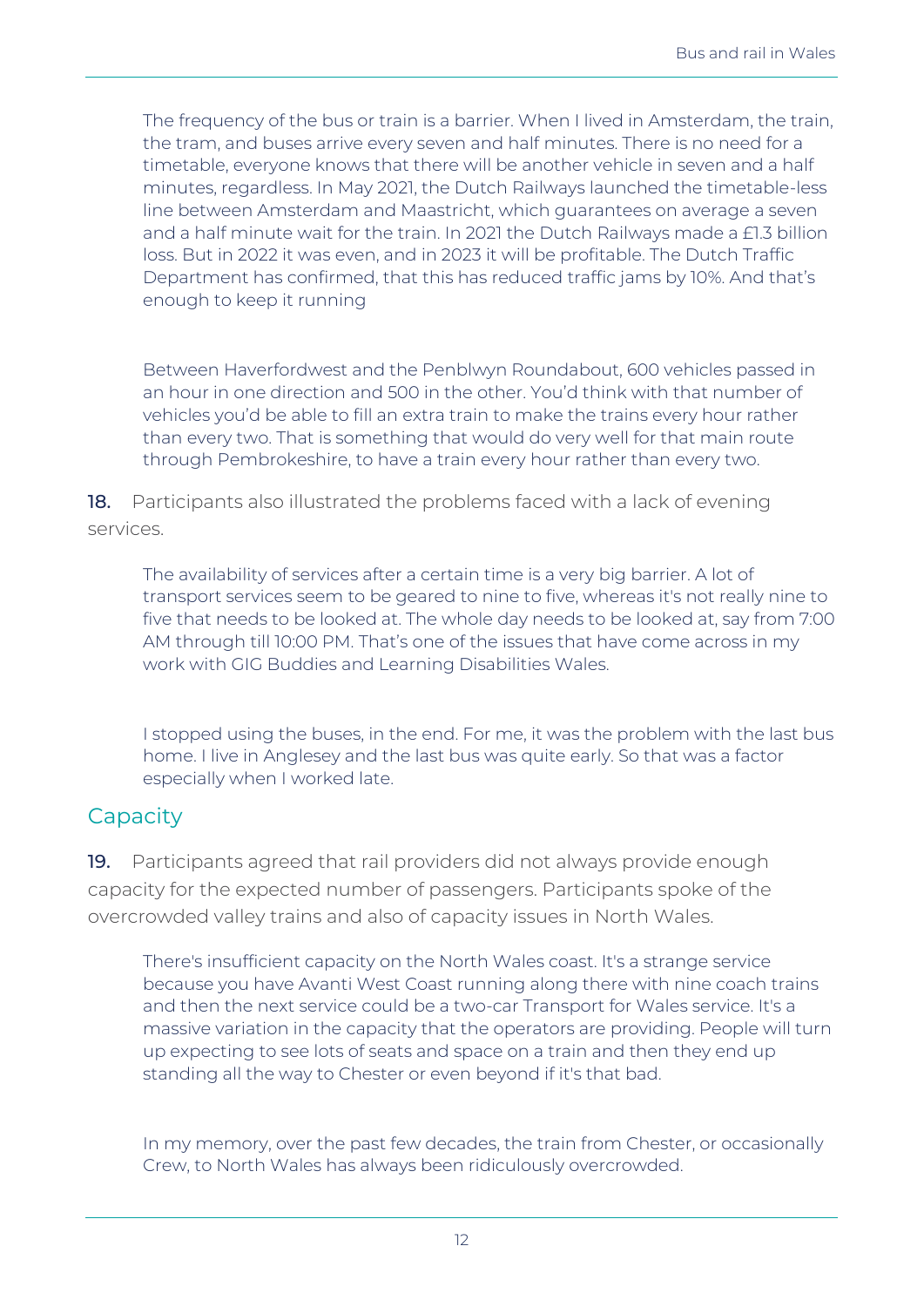## <span id="page-12-0"></span>Service disruptions

20. Participants felt that service reliability is one of the most important aspects of public transport and when passengers experience service disruptions and cancellations they are more likely not to return to public transport.

One or two trains to Milford Haven from Manchester had been cancelled. Apparently, the train left Manchester in the morning got as far as Crew and was cancelled because there were too many passengers. This was rugby day in Cardiff. What do you expect?

We've experienced a particular problem with the Conway Valley line that was out of action for the best part of two years pre-covid because of severe flooding and remedial works. But then faced with the very sudden withdrawal of rail units as they wanted them elsewhere. If there's a shortage of units elsewhere in the system, the Conway Valley units are the first to be taken away, even if it's because they need extra units because there's a rugby game on in Cardiff. We need the certainty that the service is going to run.

Reliability is an issue. The cancellations we're seeing. Mitigating cancellations to a rail replacement bus doesn't cut it at all. If people are travelling by train, they want the train!

21. Participants agreed that a better response to delays and cancellations is needed by providing passengers with real-time, integrated information across all available platforms, from online to station announcements.

On the valleys lines, there are a lot of replacement bus services and it's hard to get information on them. It's not always clear where they pick up and leave from. I've been caught out before because I didn't know where the bus replacement service was leaving from. Some stations are worse than others, Pontypridd and Treforest are not very good for signage. If there's a bus replacement service, or I'm just sick of Transport for Wales, I'll just jump in the car, but not everybody can do that.

When things go wrong we need to get better at communicating with passengers. It is partly the unexpected delay and lack of information that people find so frustrating and worrying, just not knowing when you're going to complete your journey. An experience like that puts people off using public transport. They think 'I'm not going to do that again'.

It seems that trains can be cancelled and rescheduled and the expectation is on you to have a mobile phone, that can get you onto the network, to find out what the latest position is. It's your problem if you can't.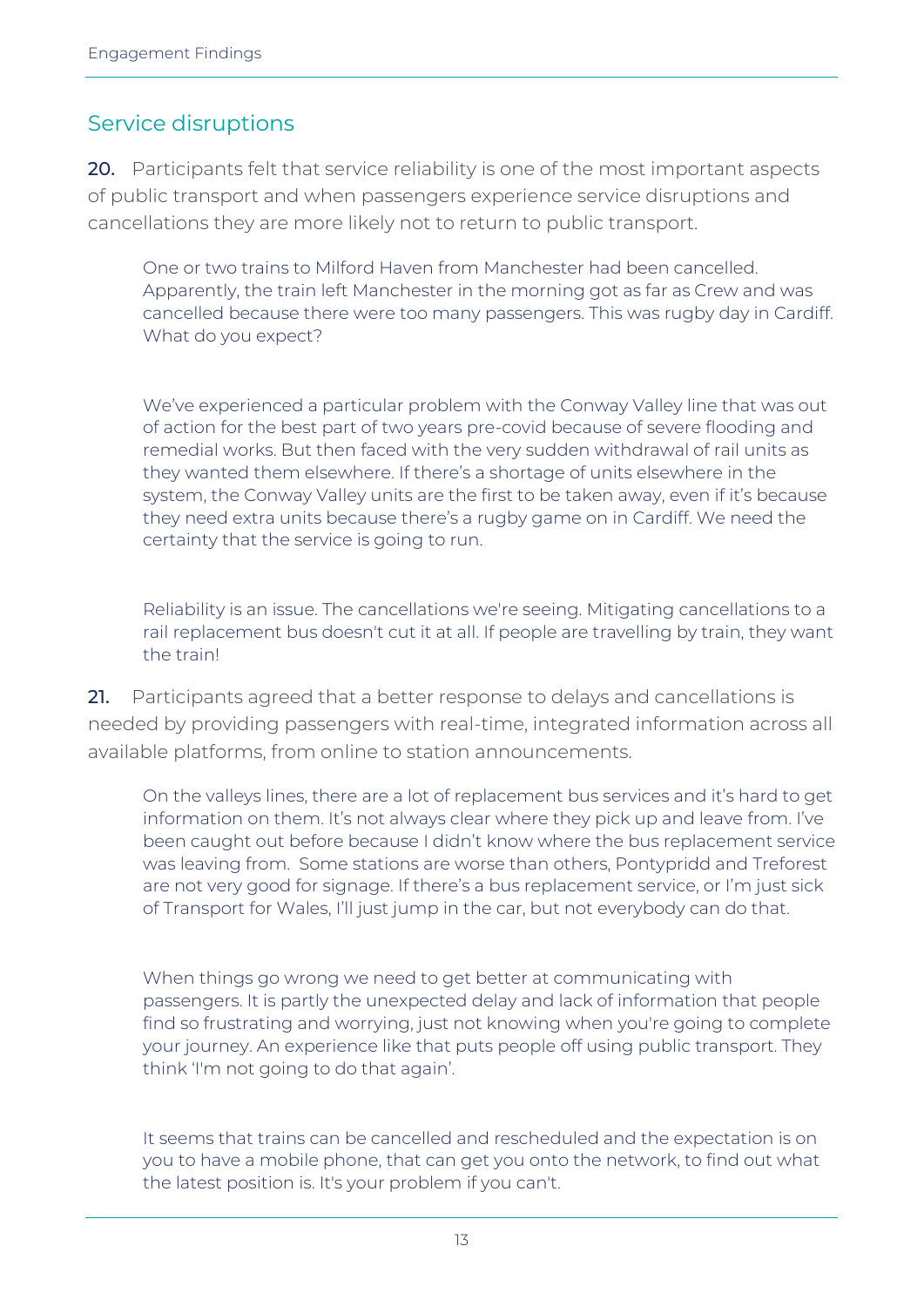My daughter bought tickets to see the Wales football game. They bought their advanced purchase tickets to take the children. She's just checked online to find that the line between Shrewsbury and Cardiff is shut. The signalling box is closed at Hereford. Advance tickets are non-refundable so she will now be put on a bus. But she has two children who can't travel by bus. These uncertainties are major for them, this is an outing they've planned for months. If you go on the Transport for Wales website it just says the line's shut. It doesn't say when it's going to reopen. People need information readily available to make decisions because they will end up jumping in the car.

### <span id="page-13-0"></span>Accessibility

22. Several participants with accessibility needs described the barriers they face when trying to access public transport.

Bus drivers in Llandudno do a good job to a degree but you have to remind them to help people. The buses have manual ramps to help people like me, who use a wheelchair, to get aboard. But a lot of the time you have to ask the driver to help, you have to keep them on their toes! Sometimes I have to complain to Arriva about the lack of support.

If you have mobility issues and you want to use the train you need to know if the train station is accessible, if there is step-free access, and if your pre-booked support to get onto the train from the platform will actually be available, or will it be cancelled at the last minute with no notice? You also need to know if the staff at the train station know how to support you if you have learning disabilities and don't understand the announcements

23. All participants agreed that making public transport accessible for everyone would remove significant barriers.

No matter where you live in Wales, whether that be in urban or rural areas, whether you are really well connected or more disconnected, there are always issues around physical accessibility for people who've got mobility support needs. If you're a wheelchair or walking frame user you want to know that the bus is going to have space for you, that the bus driver is trained in using the ramp, that the bus driver is confident about getting you on the bus, and that you can get to your seat before they drive off.

If we were able to work together to create a public transport system that worked for disabled people, older people, or people with learning disabilities, it would then automatically work for everybody else. Because, if you're meeting the needs of the most disadvantaged person by making the ticket accessible and integrated, by making the physical infrastructure accessible and easy to use, by making the information easy to read and understand, and by giving people the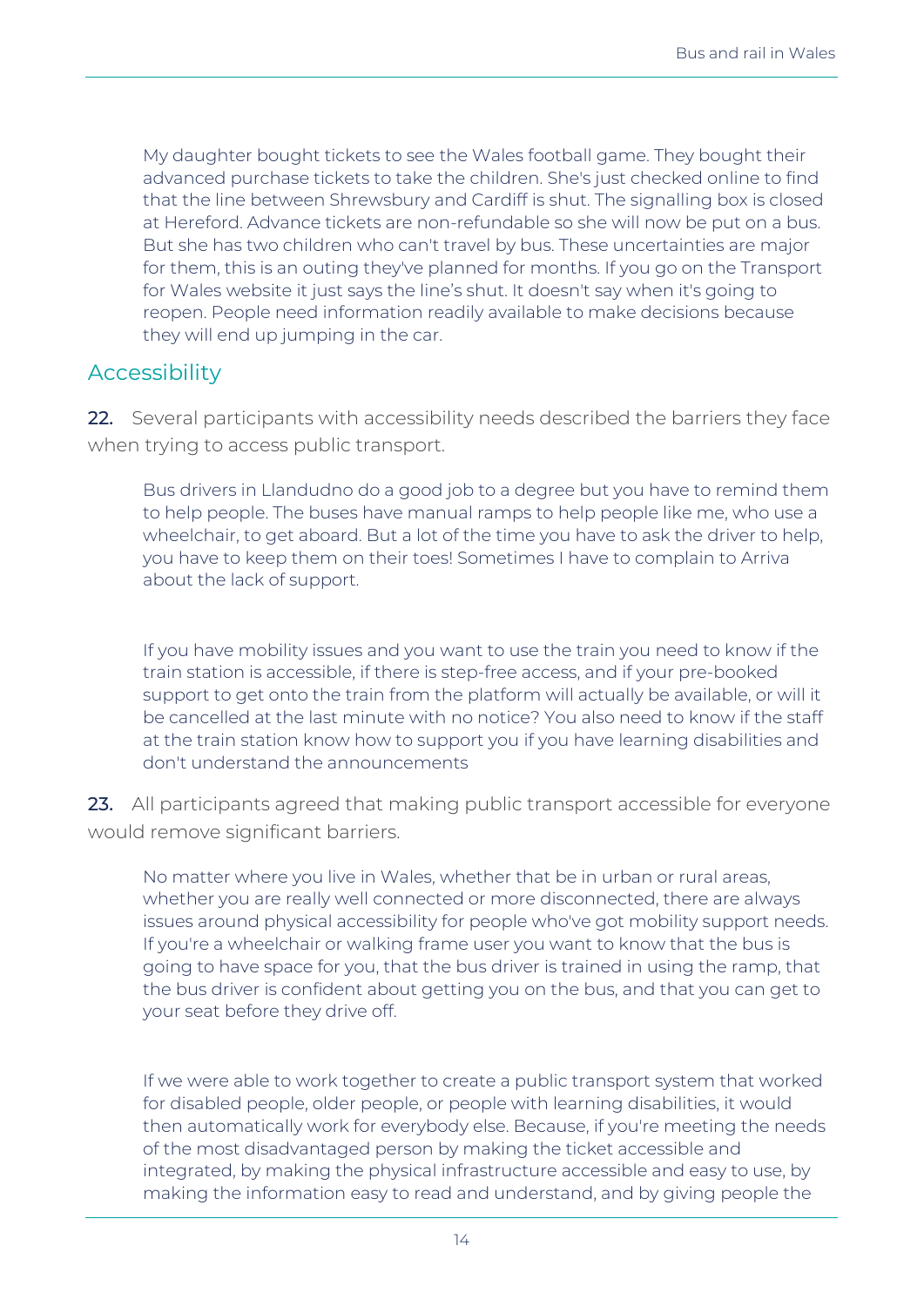option of different languages, then everybody is going to benefit. It will be accessible to all.

## <span id="page-14-0"></span>First and last-mile

24. Many participants described the difficulties faced in getting from their front door to the bus stop or train station, and then from the final bus stop or train station to their final destination.

I can walk to the station, which takes just over an hour to walk the three miles. It's fine if it's a nice day, but probably not otherwise. And it's not the kind of thing that everyone would attempt as the journey back is uphill and takes more energy than the journey down.

The last mile is a barrier. When I get to my destination, how do I get from the station to the place I want to go to? Now I can do a lot of this myself on the web, but lots of people out there don't have that luxury at all.

25. Participants agreed that integrated solutions were needed to ensure the continuity of a door-to-door journey.

In a rural area like Pembrokeshire, is not sensible to have a bus connecting with every train. That is what my car should do, but in general, I should not drive further than my nearest station.

We need to integrate cycling with using the bus. Just by making it possible to put your bike on the bus would mean more people would use the bus. Especially around Snowdonia, because people would really enjoy cycling in the National Park and cycling part of the journey and then being able to take the bus when they need to.

### <span id="page-14-1"></span>Demand-responsive travel

26. Many participants spoke of demand-responsive travel as part of the solution to the real and perceived barriers to public transport. Participants felt that the fflecsi bus was a good service but recognised some barriers when accessing the service.

The fflecsi service has worked really well for people who are younger, more social media savvy, and more connected. But for older people who are used to a timetabled service, that would run at particular fixed times, that's presented a significant barrier and we've seen that a lot of people have stopped using the public transport network as a result.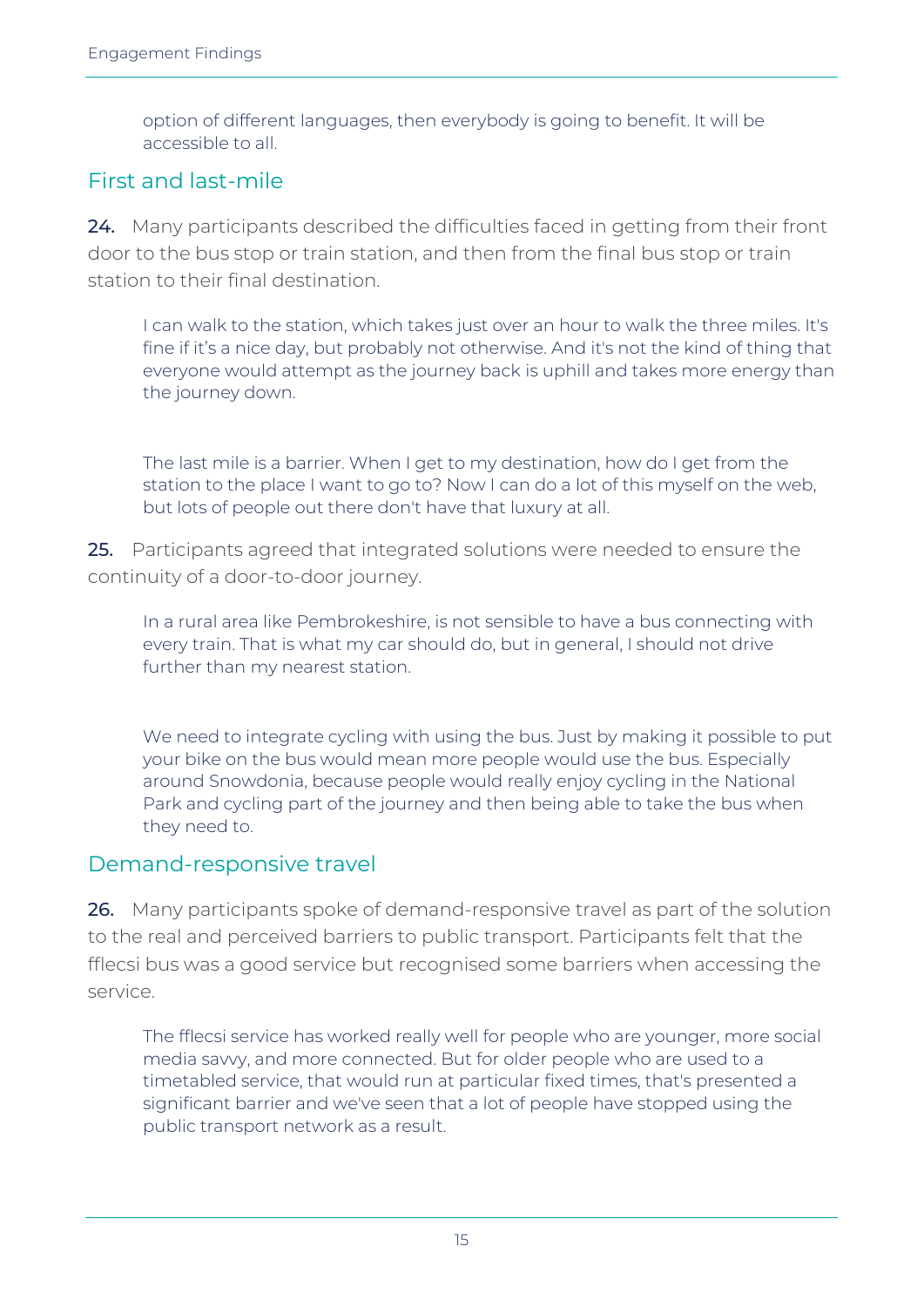It's demand-responsive. So for somebody who wants to be picked up within the next two hours, it works really well. But for somebody who knows that they've got an appointment in ten days and they need to book their journey now so that they're confident that they will be able to make that appointment, it doesn't really work for those people.

27. Some participants spoke of their experience with community transport, particularly in relation to how the service has broken down barriers experienced with public transport

A lot of people have chosen to shift to using community transport probably earlier than they would have done before because they don't feel are safe using mainstream public transport, they don't feel like it's as accessible to them as it used to be. There might be a perceived difference in terms of both the cleanliness of the vehicle, the way that the service is operated, and the support that person can access when they use community transport.

#### <span id="page-15-0"></span>Information

28. Participants discussed the coordination and dissemination of public transport information. Participants felt that travel information was often unreliable, incorrect, and contradictory.

Communication of travel information is not consistent. There have been instances where the website has said one thing, the train indicator boards on the station have said another thing, and a specialist rail user real-time website has shown that neither of those has been true.

29. Participants agreed that the lack of real-time, accurate travel information was a barrier.

Communication from public transport providers, by the rail industry in particular, when things don't work has got to get a lot better. We're in the dark ages with it. Recently, I looked on Realtime trains before I left the house and it told me the train was going to be 10 minutes late. I turned up at the station to find the train was on time and I'd missed it. I contacted Arriva about it and they said, 'Oh yeah, but the person who updates the information goes home at 5:00 o'clock'.

Young people, particularly, live on their phones. And everybody lives with realtime information, all of the time. You can use your phone to access real-time information. You should be able to find out if there's a bus in the next 20 minutes, but that's not real-time information about where the bus is. I would have thought in today's world that would be possible. Certainly, in my work, I get far too much real-time information, about everything. I could tell you where my driver is for my sofa delivery to the nearest postcode.

30. Participants also described difficulties in accessing information online.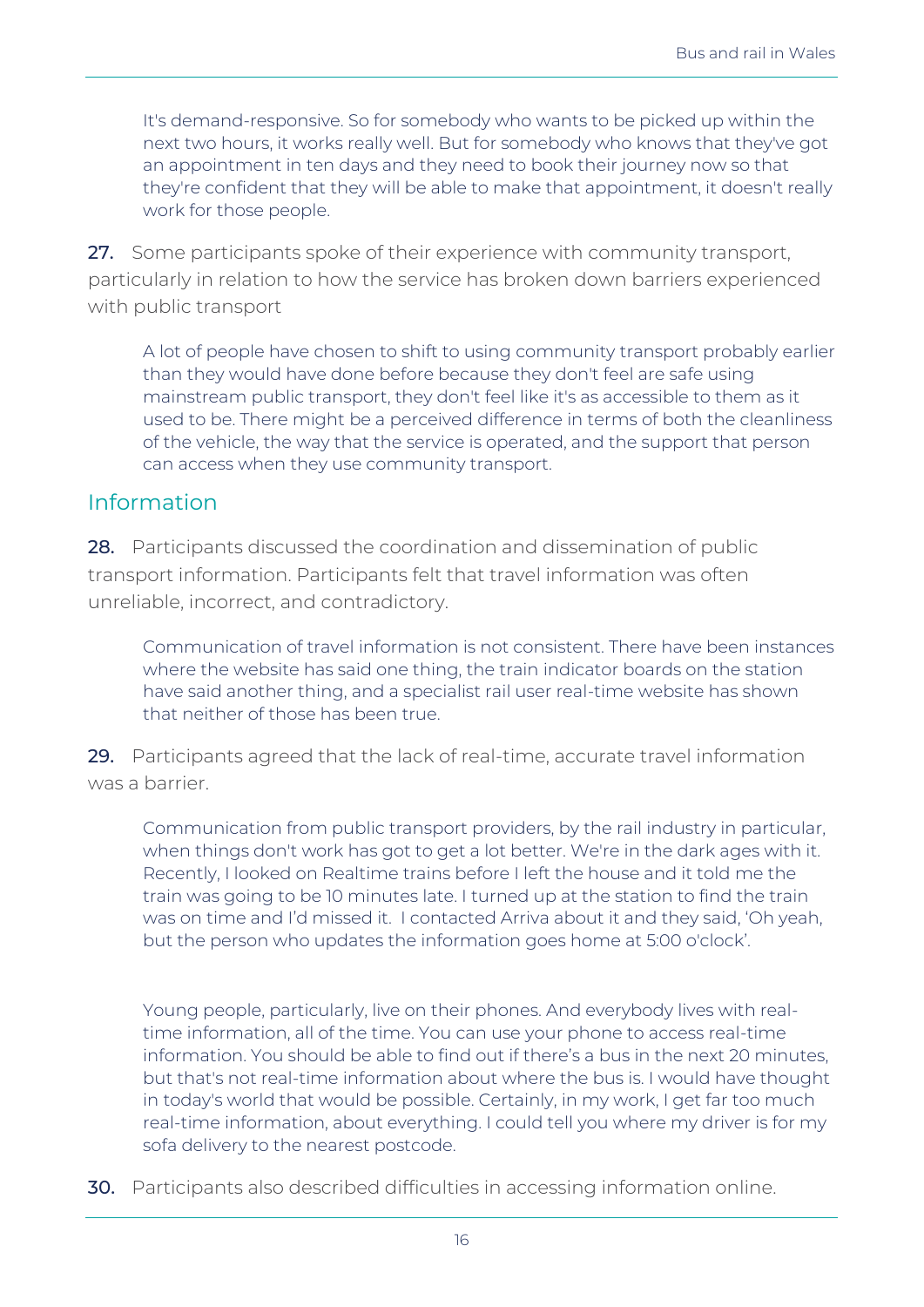The Transport for Wales website is difficult to use. You really have to know your way about the website. I have average IT skills, I'm not an expert but I'm not pathetic at it either. But when I try to find out when a train is running or not running the website is very difficult to navigate. So if you're not very confident with IT you'll struggle, and if you try it once and it doesn't work you lose faith in it very quickly.

You've got to remember that people, especially in rural areas, who do not have all these fancy phones really depend on old-fashioned communications.

31. Participants also considered the difficulties faced by people with additional needs when accessing information.

In terms of people with disabilities, physical, sensory, and hidden disabilities. It can be an incredible challenge for somebody to pluck up the courage to say, OK, I'm going to go and get the bus or the train. Getting information and the reliability of services are factors as to why people with disabilities struggled to get out and about. There isn't enough information or it isn't easy to find.

Some bus stops don't have timetables which makes it difficult to know when your bus is supposed to arrive. Arriva customer service isn't very good either. It makes it impossible sometimes to know how to plan my journey and how to get around. As a wheelchair user, it's very important that I can plan my journey in advance.

## <span id="page-16-0"></span>Timetables

32. Participants appreciated the planning involved in setting out a public transport timetable. However, accessing reliable bus and rail timetable information was seen by participants as a barrier for many.

Timetables are changed too frequently. The timetable in Snowdonia has been changed fundamentally three times in the last 12 months. You go to the bus stop and find out that it has just gone and you have to wait an hour or so.

33. Participants agreed that navigating the online timetable systems could be a barrier to new or returning passengers, people who struggle to use the internet, and people with learning difficulties, for example.

Getting travel information digitally is not easy for everyone, often the vulnerable and elderly are excluded from being able to access solutions that they might really need.

34. The majority of participants felt that the paper timetable should be reintroduced.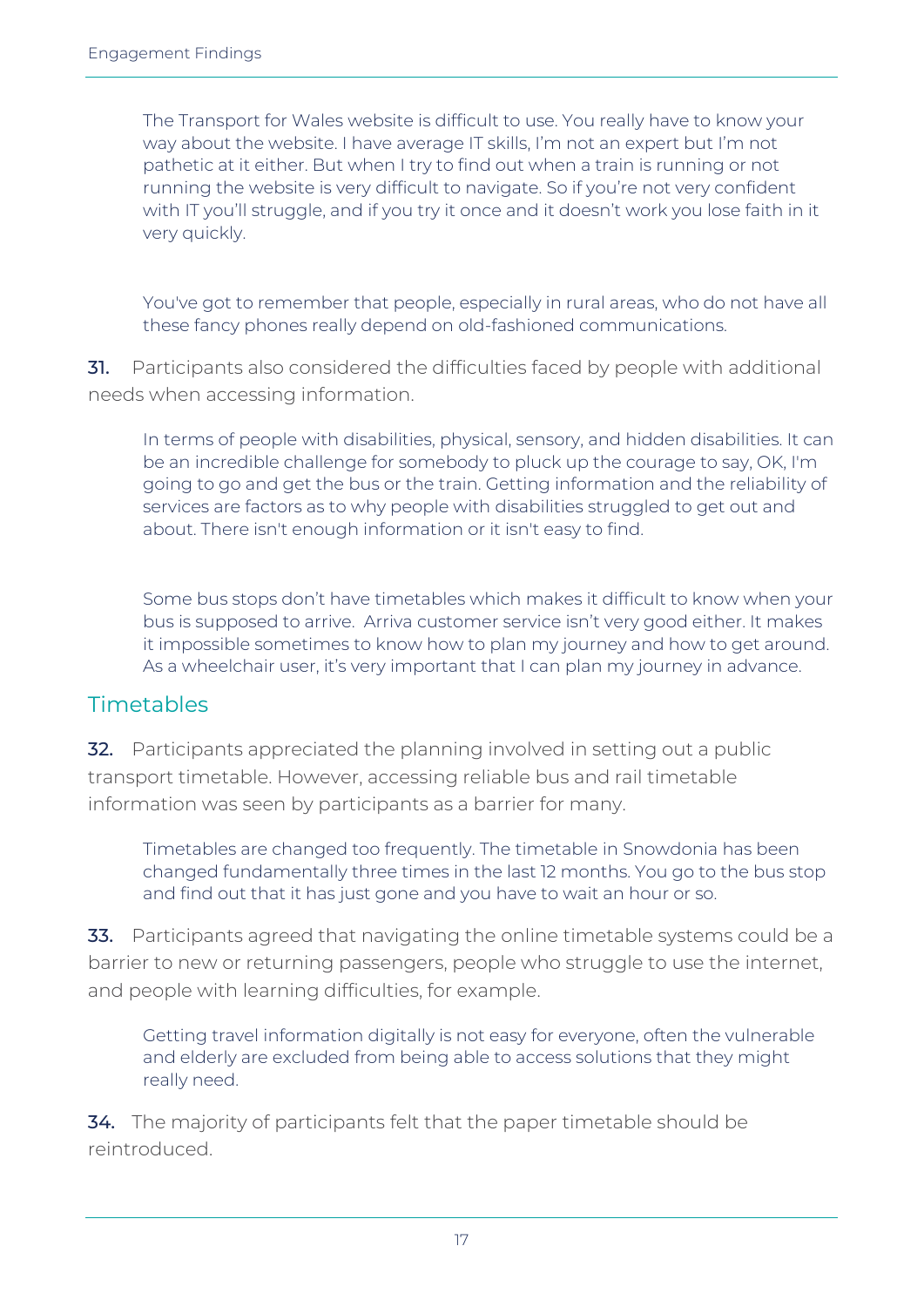There's one very old-fashioned thing which we no longer have, and that is the printed timetable. It was a very useful thing to have in your pocket. I took that one up with a councillor. His point of view was that they had to look for cost savings and that anybody who uses the bus service 'should know their route anyway'.

Post-covid they need to move back to printed material both in the book format and also at bus stops. It doesn't necessarily have to be paper form at bus stops. There are now systems available that can display the information electronically. Information about services and fares can be provided far better in the future, but it shouldn't just be online only.

#### <span id="page-17-0"></span>Ticketing and fares

35. Participants discussed ticketing in relation to affordability and pricing inconsistencies.

One of the barriers is the affordability of rail. We've just had yet another increase in rail fares. From Cardiff to London, the trains going through Newport station are so lightly loaded that it's disappointing, frustrating, and annoying. People are being priced off these services. I appreciate that as they get nearer London, passenger numbers increase. Then the first off-peak train from Swansea is far busier because that's the one you can use the cheaper off-peak fares on. Rail operators need to address affordability

People are getting concerned about affording to pay for food, heating, and transport. What is that going to mean in terms of people's health deteriorating because people do not go to the absolutely essential appointments?

A colleague who's based in Monmouthshire has to pay £8.00 for a day ticket on the bus, in the Cardiff Capital Region. I'm earning good money, but that is expensive for me. £8.00 for a day's travel and you're only able to use one mode of transport.

36. Participants highlighted unfair pricing of tickets whereby similar length journeys can differ greatly in price.

In West Wales, we suffer quite a lot in comparison with the cost per mile. I compared the costs from Clynderwen to Carmarthen, which is 20 miles. When you compare 20 miles from Cardiff to Merthyr, I'm paying 3 three times as much. I think that's a barrier to public transport use in West Wales.

#### <span id="page-17-1"></span>Integrated Ticketing

37. Participants all agreed that the lack of integrated multi-modal tickets for public transport services was a significant barrier to users and non-users.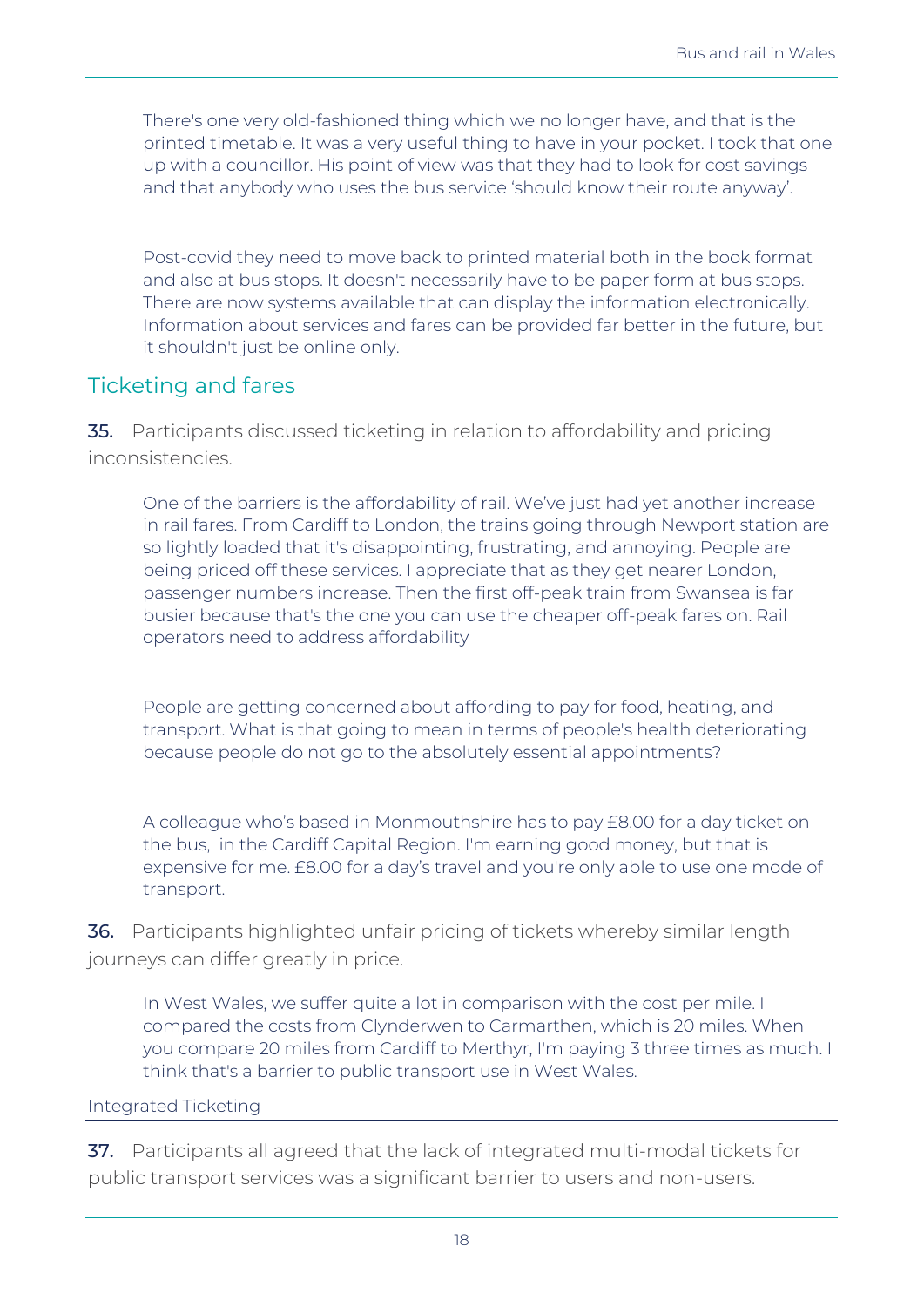Ticket integration is a big thing, tickets must be multi-modal which entitles you to travel on any operator within the region so that you have a seamless step-free transition from train to bus, or bus to bus, and so on.

Integrated ticketing. It's a fairly simple idea, but with all the different transport providers, tickets aren't integrated at all. When I used to commute I would try not to get the bus after my rail journey as it was another ticket and another expense.

Some people have booked tickets from Chester to North Wales where the small print says not valid on Avanti services. The Avanti conductor then explains they either have to get off or buy another ticket. Three weeks ago I saw two separate individuals be told by an assertive conductor that they had to get off the train. The conductor relented in the end. But if you buy a ticket it should be valid on any reasonable service on any reasonable route.

**38.** Participants suggested several ticketing models.

I used to live in Berlin which had a very good public transport system. Passengers could purchase a single integrated ticket, with which they can travel on and change to various means of transport, from the place of departure to the place of arrival.

In Germany, you load up your ticket with trips. It doesn't matter if you use all of your trips in a week, month, or year. Your ticket is usage-based rather than timebased which allows you not to have to think about the different costs but is flexible and works around your needs and ad hoc working routine. For example next week I might only need to go in once and the week after I might need to go in three times. Buying a weekly ticket would be a waste of money, but buying a single would be expensive. Whereas an integrated ticket with paid trips would suit me and be cost-effective.

#### <span id="page-18-0"></span>Infrastructure-related design

39. When considering the barriers to using public transport, participants identified issues related to infrastructure-related design.

Decisions are made about where facilities, shops, and developments are going to be built. Those decisions must be linked to transport provision. It's a chicken and egg question, but it needs to be understood and thought about.

There is a decision going on at the moment about where to cite the new West Wales Hospital. It could be somewhere between Narberth and St Clair's. But will it be near the railway? Will it be near the road? Is the plan to build the hospital just working on the amount of money it will spend or the amount of money I will spend getting there and the convenience to me?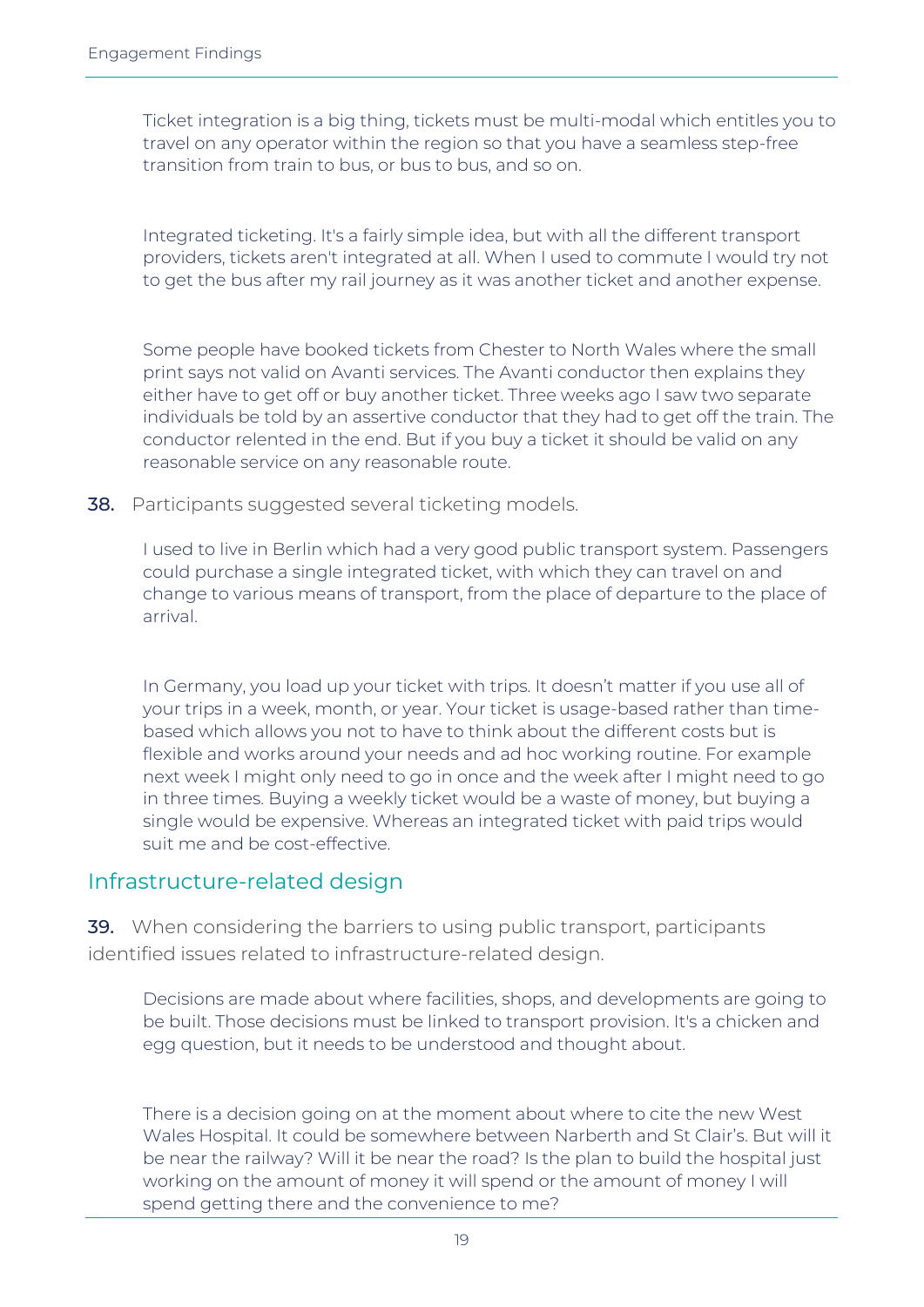There are a lot of new housing developments being built that are not suitable for public transport. Estates with very winding roads which are great if you've got a car, but you try taking a full-size bus down there, you're not getting it down there. Policy needs to be in place to make sure that these housing developments are centred around public transport hubs.

40. Some participants felt that car parking within cities and towns was counterproductive.

Car parking is something that should be on the periphery of a city or town. It shouldn't be right in the centre, that should be for buses, cyclists, and pedestrians.

#### <span id="page-19-0"></span>Competing with the car

There's been too much of a mindset over the years that the trains are in competition with buses. No, they're not. Buses and trains together are in competition with the private car. Until we get that mindset sorted we're getting nowhere.

41. Participants agreed that substantial changes are needed if public transport is to compete with the private car.

There is always the choice to take the car. You've got to make public transport better than the car. The fuel duty, the greenness, yes, we've all got that in our heads. But at the end of the day, if the alternative is worse than the car people won't use it. You can play the green card for as long as you like, but people will revert to the car.

It's got to be that the trains or the buses make themselves more attractive. We have to change the product.

42. Participants felt that public transport has to beat the car on cost, as this is the only area in which public transport can win.

I recently went on holiday and caught the train to the airport. For both me and my partner, an open return from Cardiff Central to Bristol airport was £55. We had bags with us, so we also had a taxi from the house to the station, which was an additional £7. I was expecting it to be cheaper. For convenience, I should have done that journey in the car and paid for airport parking. If I'd left the car at the airport it would have been a bit cheaper and much more convenient.

Public transport will never be more convenient than a car so it has to beat it on cost, if it doesn't beat it on cost it becomes harder to make a justification to leave the car and get on the train. Especially with the extra effort, it takes to get to the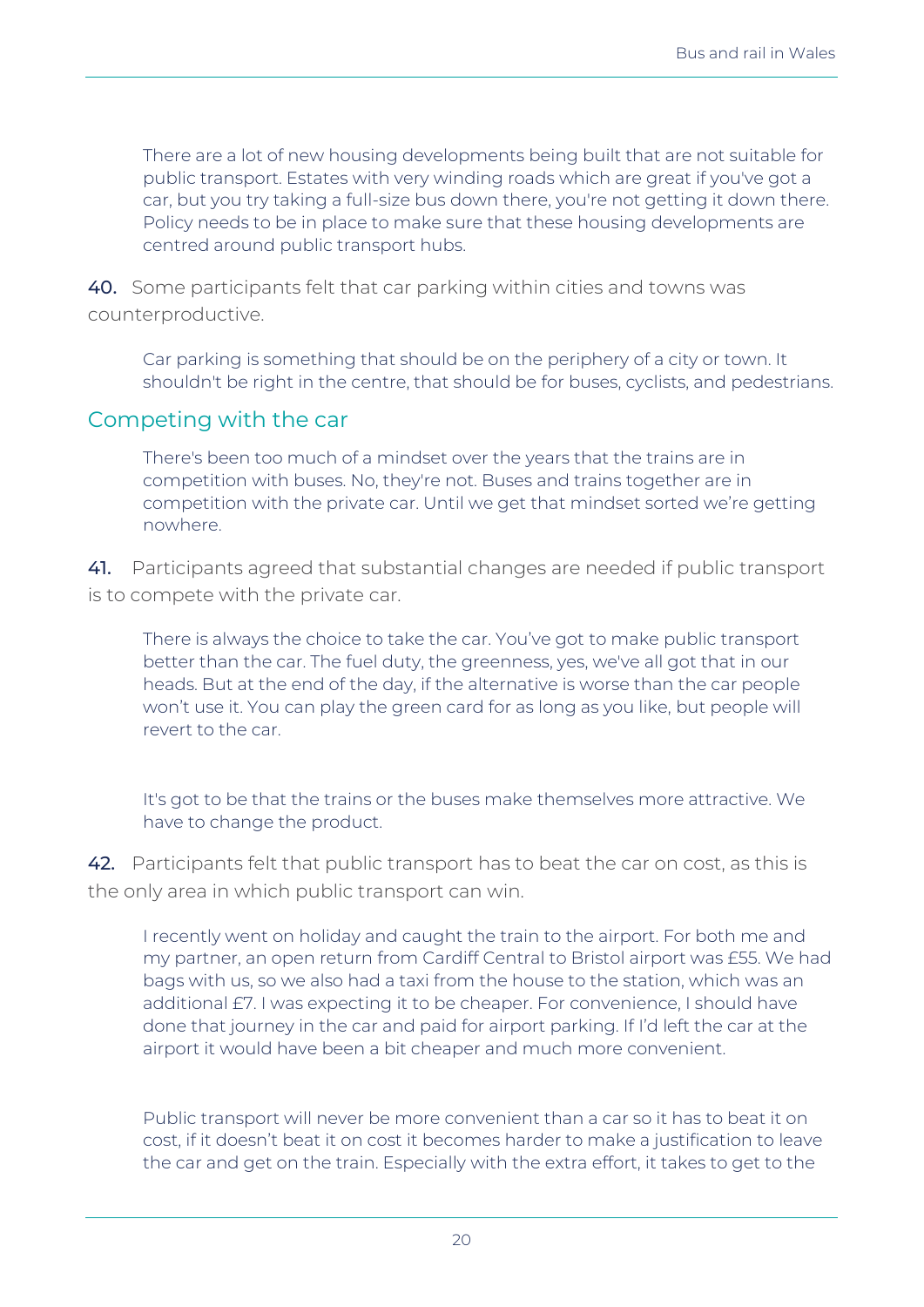station from your house and that sometimes you have to run to catch your connecting train as there might only be minutes between them.

The cost of the car and taxation of travel should be based on use rather than ownership. A car is doing nobody any harm when it's parked in the garage or on a driveway and not being used. Why not tax mileage when the car is MOT'd?

#### <span id="page-20-0"></span>Public perception

43. Participants felt that there were several components to the issue of public perception and that developing a positive public perception is key to breaking down barriers.

People's perception of public transport in terms of its convenience, cost, and all those long-standing issues are more of a factor than fear of the pandemic. It's those topics that are the main constraint, rather than 'I might get COVID'.

The idea of having a very clean, easy-to-use, and fast option for public transport is what we want. Because I'd say that the general perception is the opposite, dirty, slow, and not easy to use.

#### <span id="page-20-1"></span>Public perception of buses

44. Participants agreed that the general public has a negative perception of bus travel.

I remember talking to a colleague who was discussing ways in which she could get to work, when I asked if there was a convenient bus service she recoiled in horror and said 'I would never use the bus!'. There's that perception. Unfortunately, travelling by bus is seen as the option for people who can't afford anything else.

45. Participants felt that perceived perceptions included poor cleanliness, unreliable service, unnecessarily long journeys, unsafe environment (particularly at night), and that bus travel is predominantly used by people on low incomes.

Buses are not well-liked and looked down on a little bit. I used to work for the council and I would catch a bus to a meeting colleagues would judge me for using the bus. I never saw anyone else travel to those meetings by bus.

#### <span id="page-20-2"></span>Public perception of trains

46. Participants felt that trains had a more positive public perception. Some participants felt that the public enjoys train journeys and perceives the service to be fast, clean, and accessible.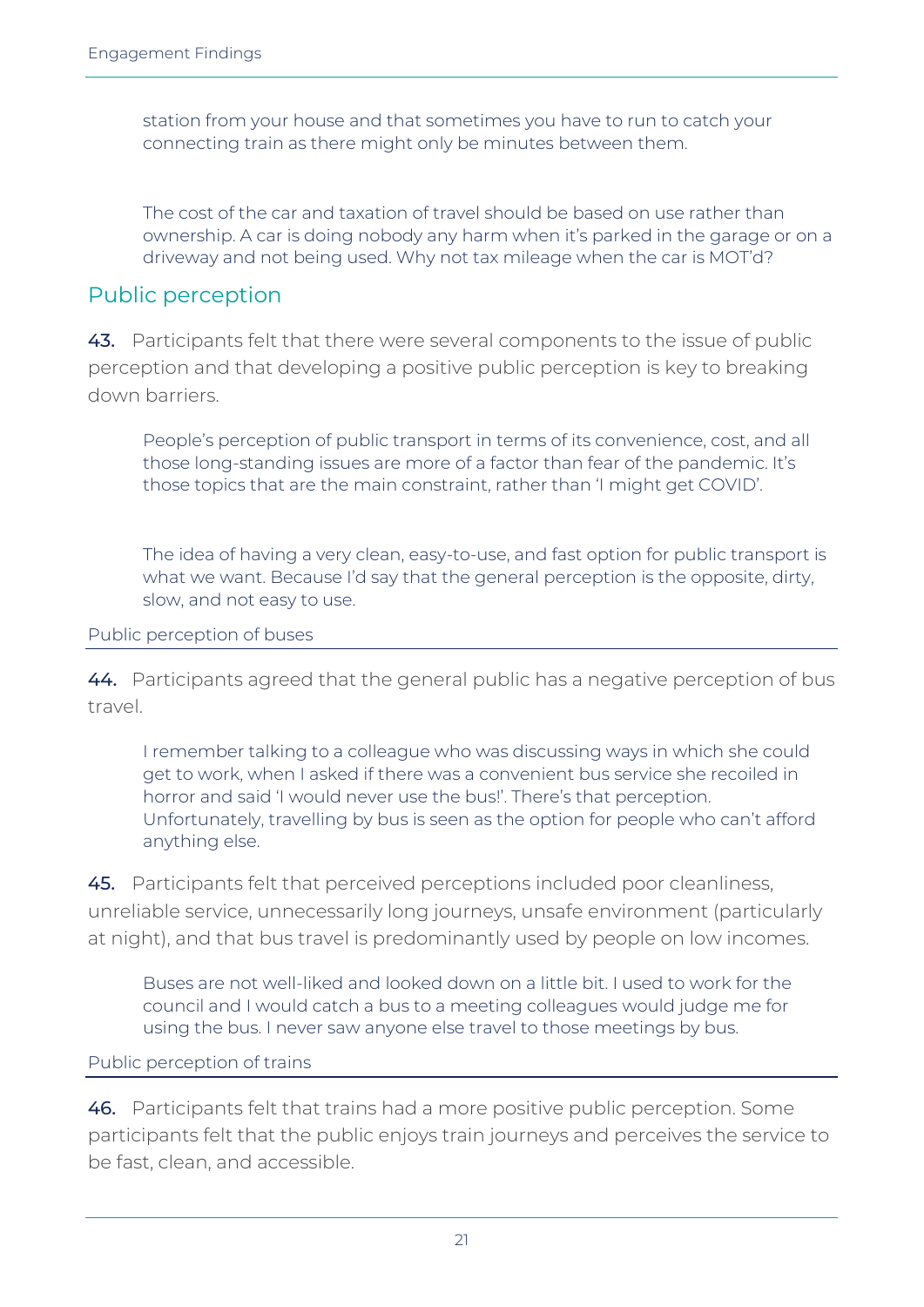I don't think rail has an image problem in the same way that buses do. The idea of being stuck in traffic or on a bus is so unappealing. But even in rush hour I can sit down, and listen to a podcast on a clean train. I enjoy the walk to the station and I think of my rail commute as me time. Whereas that wouldn't be the case in a car or on a bus.

47. However, participants also agreed that negative public perception centred on travel costs, delays, cancellations, and stereotypes.

The railway's brand awareness is probably still in stale sandwiches, unpunctuality, and overcrowding. Surveys at Tesco Milford Haven have revealed that people think that there are only about half as many trains as there are, that they all just go to Carmarthen, and cost twice as much to travel on as they do.

### <span id="page-21-0"></span>Understanding the post-Covid passenger

48. Most participants agreed understanding the passenger is key to overcoming barriers and developing an efficient transport service.

You've got to go back to basics and identify the market to address the market, and so we've got to know where people want to go, not where the train planners want these trains to go. We've got to identify the hotspots and the events. And not just Cardiff rugby. We've really got to go back to basics, identify the market and address that market.

The economy in North Wales is driven largely by the leisure and tourist economy. So there's a need to transport people in and out of North Wales for the day. We're not going to get many people from Cardiff travelling up to North Wales for the day to go to the beach, especially with an eight hour round trip on the train.

49. Some participants suggested that changes to public transport needed to consider those who currently use the transport system and have no other means of transport to use.

We need to be mindful of the people that are already using the public transport system. It might not be a perfect system, but it is a system that they understand. We need to take those people with us and not disenfranchise them even further by thinking about getting more commuters out of their cars and redesigning the bus service to make it a really attractive and sexy service for people who are currently using their private vehicles. What will happen to people who now can't get to their relatives to support with caring responsibilities? To make sure that their loved one has had a wash and had breakfast in the morning? What happens when the bus isn't running there anymore as it's not a commuter or leisure route? Or the app isn't going to allow them to have a pick-up because it's already full of people who are going to work?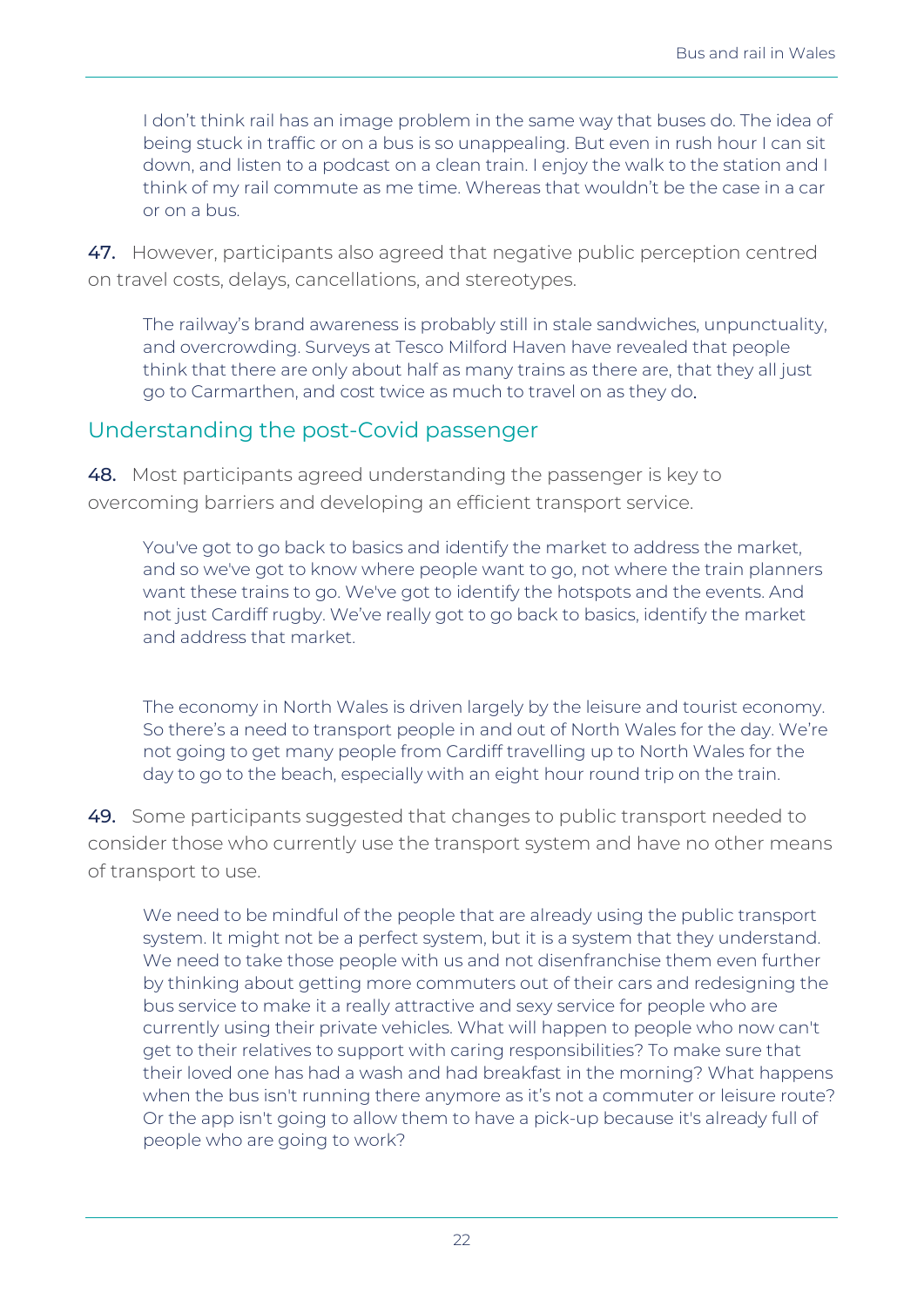#### <span id="page-22-0"></span>Seasonal demand

50. Participants from the North and West of Wales spoke about the seasonality of the public transport demand on the existing system, particularly in light of the pandemic.

This phenomenon of 0 visitors to manic excessive numbers of visitors at the drop of a hat is an issue. It seemed that half of Liverpool and half of Manchester came to North Wales before you could say Johnny Bach and in every area around Anglesey. The beaches were absolutely chock-a-block. So the solution has to go to all tourist areas in Wales.

We saw that in Pembrokeshire we had one of the busiest years for decades. Yet the train service and public transport setup were abysmal.

A key change is the use of social media such as Instagram, to draw attention to particular locations. For the first time, this has directly driven transport and visitor pressures at locations that previously didn't have that. People were making somewhere popular by posting about it on social media. That's created a demand for parking and transport in areas that have had a sudden spike in visitors. It's only during the pandemic that this has become obvious as an on-the-ground rapid change. This is a challenge in the flexibility and design of the transport system to adapt.

**51.** Participants recognised the problem of providing an effective public transport system that serves both residents and visitors.

One of the big challenges here in Snowdonia is how to address both the needs of visitors and local communities. We can picture a future with a really good infrastructure for our visitors, but if we haven't matched that with what's needed for the people in our the communities, who need to get to the medical centre or their place of work, then we haven't solved the problem.

52. Participants living in Welsh tourist areas felt that a key objective is to optimise and improve public transport for residents and visitors so that the car is left at home.

We need to make it very, very easy for the hundreds of thousands of visitors to use public transport. And make it difficult for them to use their cars because the cars and the number of people are going to eventually have an irreversibly negative impact, and we're already on the way there.

Visitors to North Wales predominantly come from Northern England. Many of them are day visitors. They never even think about using public transport, the knee jerk reaction is to get to North Wales by car. Once those cars are in North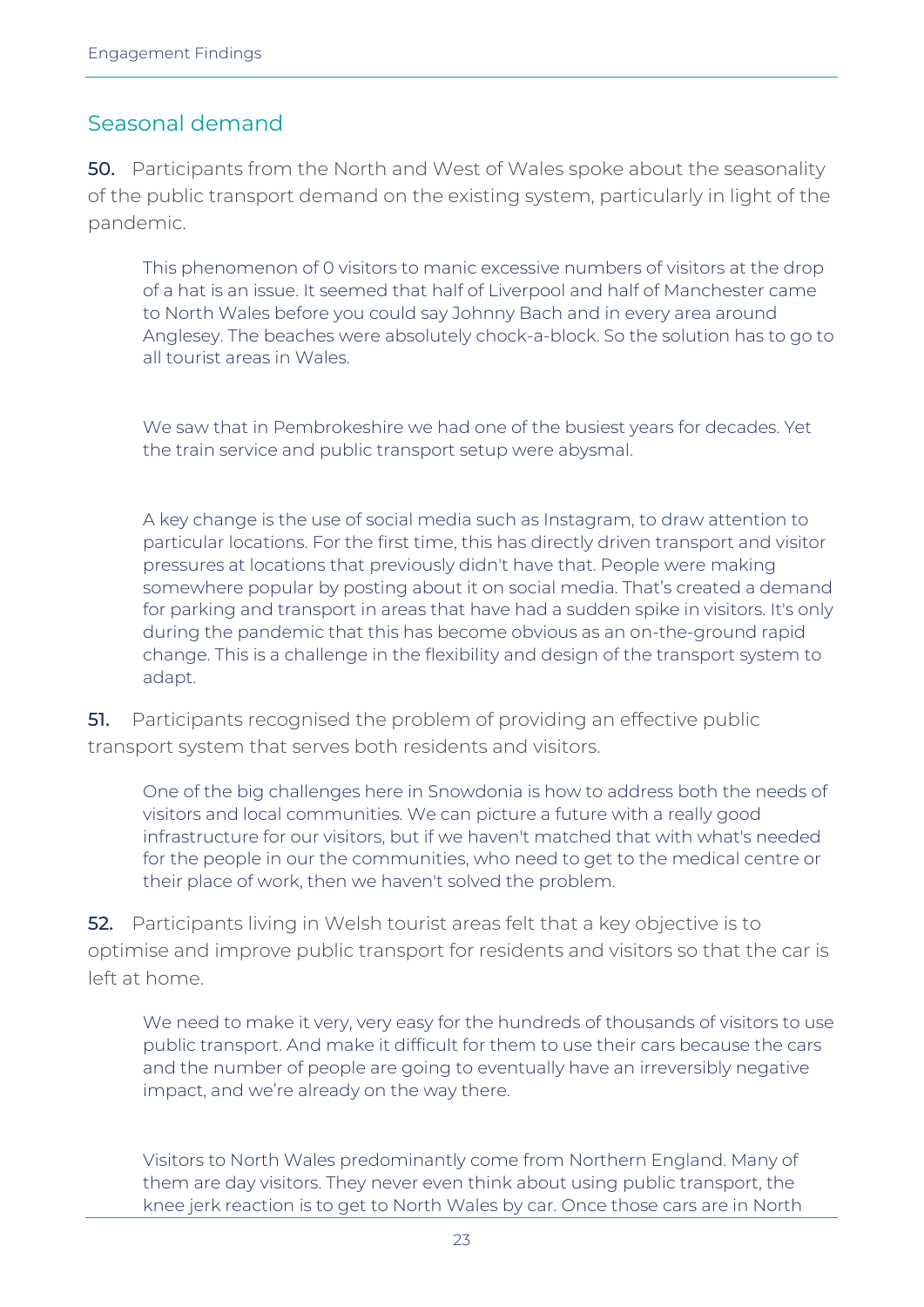Wales there is a mindset that doesn't even think in terms of using public transport, it's just not on.

53. Participants suggested that visitor traffic needed to be intercepted to channel the visitors from the car onto public transport,.

Intercepting the large amounts of visitors arriving by car to Welsh tourist areas is key. We must intercept that traffic in a way that links to our transport system.

54. Participants also suggested that visitors lack local public transport knowledge and that more should be done to promote public transport options.

The new T10 bus service is very welcome. But we are concerned that so few people seem to use it compared to the large number of cars parked along its route. There are concerns that visitors are unaware of this service. It's a marvellous service which is actually so good that my trepidation is that having seen so few people on it, it may not last as long as it should. I've never seen more than six people on it

I still see hundreds of cars parked around, with full car parks. Visitors haven't even heard of that bus app. Visitors know about some of the public transport options available, but I don't think there's much knowledge among visitors about any other routes.

# <span id="page-23-0"></span>4. How to address the barriers to using Welsh bus and rail services and increase public transport use

Participants identified some ideas that they felt would support improvements to the Welsh bus and rail services.

- 1. Integrated ticketing to provide passengers with transferability across different modes, operators, and geographies.
- Flexible ticketing to enable passengers to block buy trips to take when they  $2.$ want.
- Real-time integrated travel information across all available platforms, from  $\overline{3}$ . online to station announcements, from one information provider.
- 4. Sensible connection times between modes of transport to give enough time for all passengers to successfully board their connection.